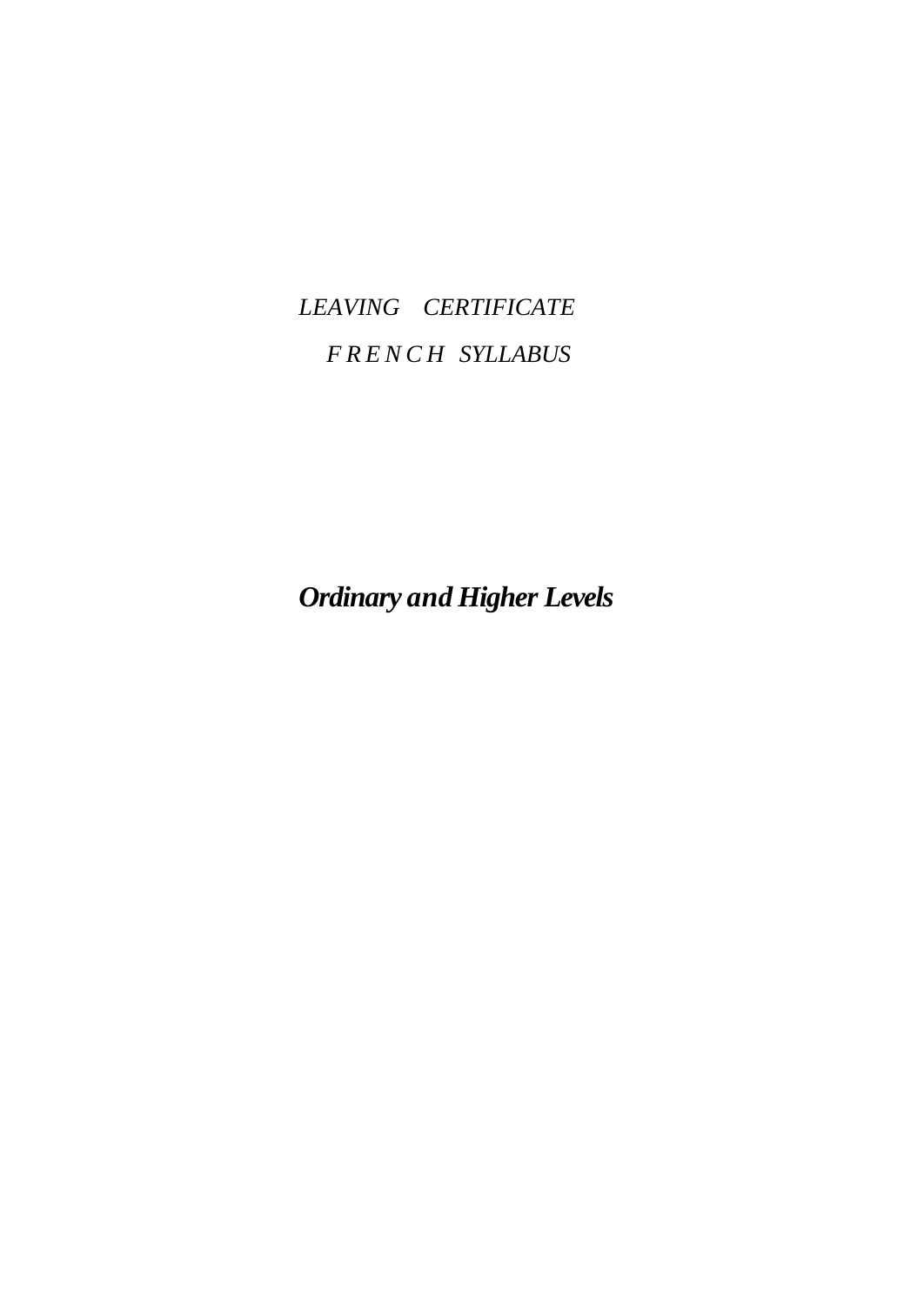## **Leaving Certificate**

**French Syllabus**

**Ordinary and Higher Levels**

## **Preamble**

### **A Common Syllabus Framework**

The Leaving Certificate French syllabus is set out in the contextof a common syllabus framework for the teaching and examining of French, German, Spanish and Italian. The syllabus content draws on the junior cycle syliabus and develops many aspects of its aires, objectives and content.

The syllabus is "communicative" in the sense that it is based on the purposes to which learners are likelyto want, need or expect to put the knowledge and skills they acquire in class, and in the sense that the objectives detailed in the syllabus are expressed in terms of **language use.** It is not, however, "communicative" in the narrow senseof confining itself te oral face-to-face communication. Nor does it presuppose a rejection of explicit teaching about the target language and culture; indeed, it presupposes quite the contrary.

#### **Syllabus Structure**

The two main components of the syllabus are its General Aims and a set of more specific Behavioural Obiectives. These Behavioural Objectives, which derive from the General Aires, are subdivided into three components: Basic Communicative Proficiency, Language Awareness and Cultural Awareness. Finally, details of assessment are described under the heading Assessment. The syllabus layout is therefore as follows:

#### **General Aims**

#### **Behavioural Objectives**

Basic Communicative Proficiency Language Awareness Cultural Awareness

**Assessment**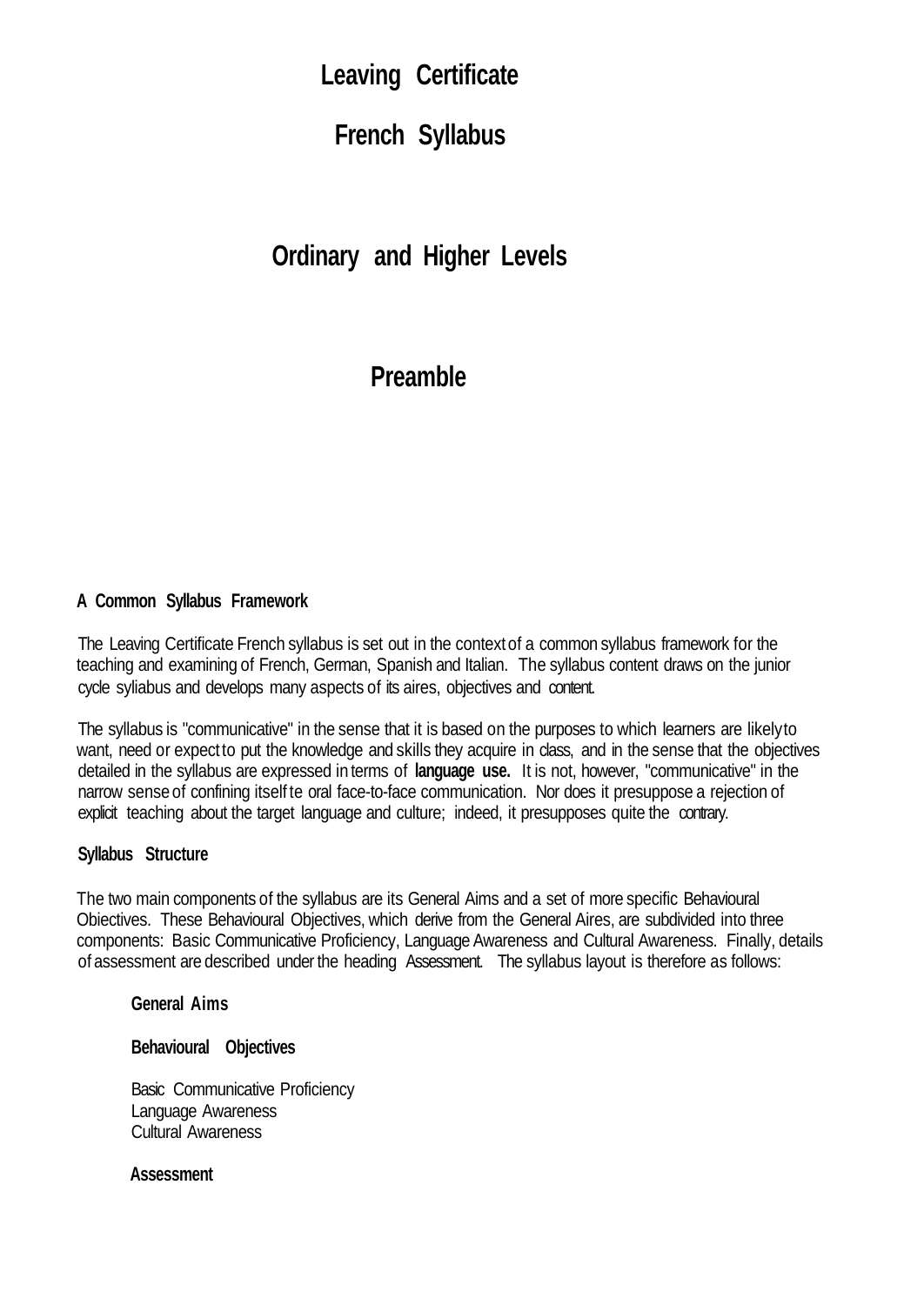The syllabus content is designed in units of General Activities/Themes. The Performance Tarqets are designed to help teachers and learners to work out schemes of work and to ensure that learners are char about what is expected of them in relation to each General Theme/Activity. **Assessment of students' performance** will **emphasise language and communication skills rather than the information content of any particular section of the syllabus.** Some of the communicative and linguistic skills, including the grammatical knowledge that students will need for the realisation of the Performance Targets, are elucidated in Section I as Linguistic Skills - Structures and Grammar. These exponents are, of course, distinctive to each language, and begin the process of translating the framework syllabus into the concrete practice of the classroom.

An **integrated approach** to the three broad components of the syllabus is recommended, i.e. classroom activities should, where possible, involve more than one of the three amas; for example the choice of certain authentic materials might provide the focus for working on certain aspectsof any two or ail three components. Many of the activities listed in the Langua.ge Awareness section will help leamers to develop the more global skills necessary to perform activities outlined under Basic Communicative Proficiencv. Activities described under Cultural Awareness will allow learners to extend many topics listed under Basic Communicative Proficiency by drawing comparisons, giving examples, describing differences in the way of life of different communities, etc.

#### **Basic Communicative Proficiencv**

Some observations about the different sections of the Behavioural Objectives component and their relationship to each othef are in order at this point. The first and largest section is labelled **Basic Communicative Proficiencv.** This builds on the repertory of communicative targets established by the Junior Certificate programme, and indeed itis assumed that the communicative skills acquired in the junior cycle wi[I be maintained and continually reactivated during the senior cycle. The objectives specified in Section I are for the most part related in a very obvious way to practical challenges that might be faced by the learner when operating in the target language community. On the other hand, a fair proportion of the objectives in this section may also be seen as relevant to activities and discussion that are likely to take place through the target language in the classroom.

#### **Language Awareness**

The aires of the Junior Certificate syllabus make explicit reference to the development of learners' language awareness and cultural awareness. These aspectsof the Junior Certificate syllabus are developed further in the syllabus for the Leaving Certificate.

The objectives listed under Languaqe Awareness and Cultural Awareness are highly relevant to the communicative challenges of the classroom and the "real world" and are intended to have an important enabling role with regard to the attainment of a reasonable level of communicative proficiency. However, they also have a valuable contribution to make in connection with the wider language education and intercultural consciousness-raising functions of foreign language learning.

The raising of the learner's awareness about the workings of the target language and about his or her own encounter w[th the tanguage, which is the underlying purpose of the objectives set in Section 11 (Language Awareness), has direct relevance to the fostering of effective use of the language. Research has shown that developing this kind of awareness - within the context of a rich and interesting target language input accelerates progress towards grammatical and lexical accuracyand therefore towards communicative efficiency. Talking, reading and writing about the target language in the target language can promote both fluency and accuracy. As far as the language education dimension is concerned, the various objectives listed in the section are designed to develop awareness not only of a range of aspects of the target language but of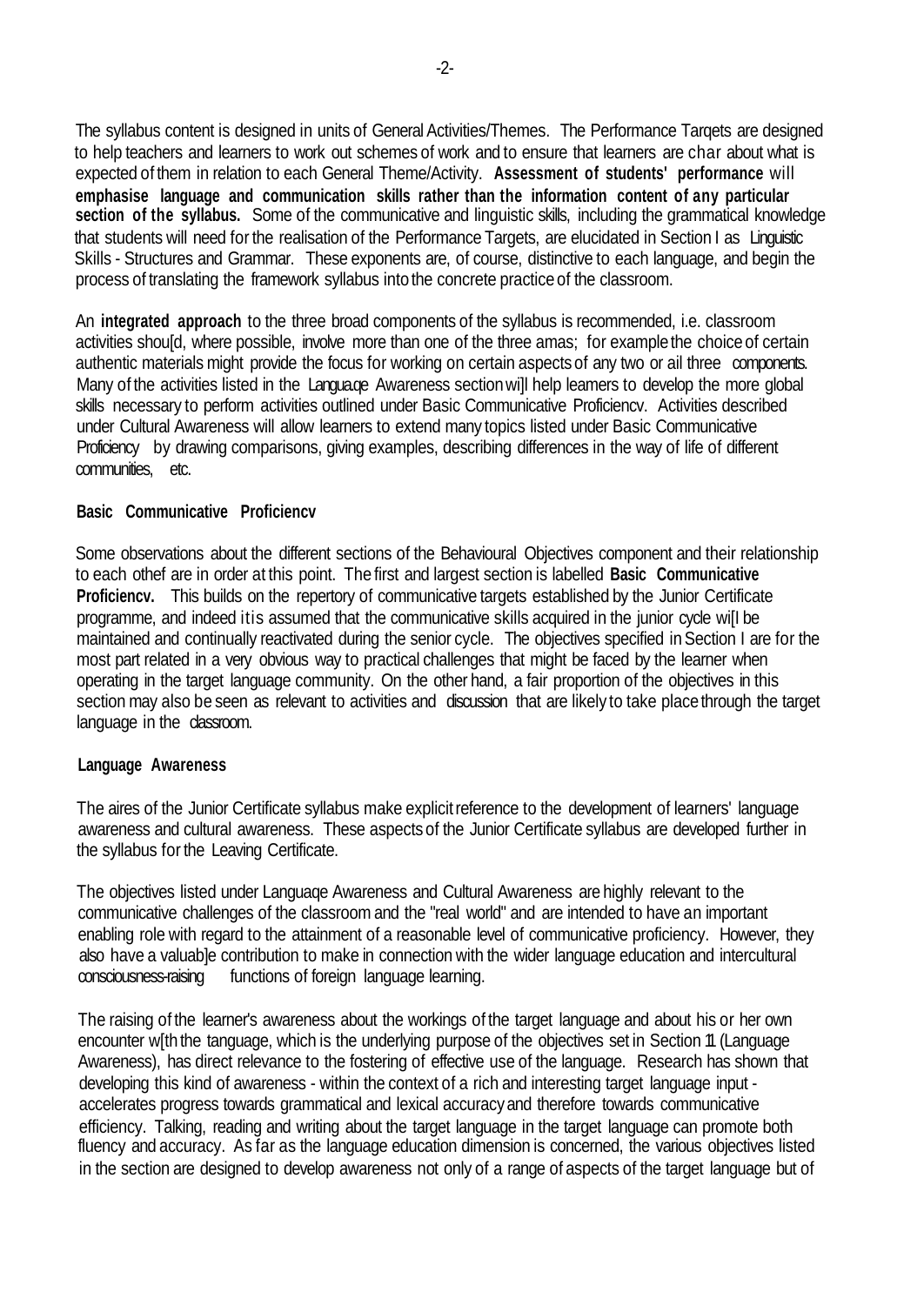relevant aspects of the mother tongue and other languages known to the learner and thus, at least to an extent, the functioning of language in general. Such awareness can be expected to ]mprove the learner's abilty to use the language for a wide range of purposes.

It is clear that certain misunderstandings of the 'communicative approach' - in particular the opinion that grammatical understanding and accuracy are no longer relevant- bave not been helpful to the learners, and this syllabus (in part through the enhanced role of 'language awareness') is designed to produce a more balanced spread of skills.

#### **Learner Autonomy**

Many of the Performance Targets in the Language Awareness section of the syllabus are also aimed at promoting learner autonomy and enhancing learners' chances of success by equipping them with the skills to find their own way. While recognising that it is helpful for teachers and learners to bave a defined-content syllabus, it is accepted also that it would be impossible to include in the syllabus ail the words and structures that learners will meet when using the target language. Learners will therefore need to develop communication strategies to cope with words and structures they bave hot previously met. Effective language learning involves using a range of strategies to deduce meaning similar to those specified in the Performance Targets in this section, such as using not only linguistic knowledge but also context, background knowledge, etc. The Performance Targets exemplify what is understood as language awareness in the syllabus, and further elucidation as well as specific ideas for implementation of this aspect of the course are contained in the methodological guidelines.

#### **Cultural Awareness**

Section III of the Behavioural Objectives component Cultural Awareness is similarly versatile in its potential usefulness. Taking into account cultural differences is often absolutely essential for successful communication.

It will be clear too that unfamiliarity with the major cultural reference.points (social, political, historical, etc.) of the target language community on the part of a non-native speaker also can hamper communication. As in the case of the objectives in Section I1, a further element in the rationale for the objectives in Section III is their likely favourable impact in terres of encouraging "content-instruction" through the medium of the target language. The intention that the Section III objectives should contribute to cultural and intercultural education generally is reflected in the fact that these objectives focus not only on the target language community but also on its re]ationship to Ireland and the Irish way of lire, and in the fact that they refer not only to culture-specific issues but also to issues which go beyond cultural divisions. Teaching and learning strategies based on a comparative methodology are elaborated in the teaching guidelines by way of suggestions for implementing this section of the syllabus.

#### **Level Differentiation**

Details relating to aspects of the examinations are described under the heading of Assessment. Rather than regarding students taking Ordinary Level as not able to perform ail the tasks of the Higher Level (and therefore identifying parts of the syllabus which are "not appropriate" to the Ordinary Level), it is recognised that the needs at Ordinary Level to communicate successfully within the target language community are no less great than those at Higher Level, and that therefore there are no Behavioural Objectives which are not potentially important at Ordinary Level. The different approach to the two levels for assessment purposes is described under the heading Differentiation. By keeping a common syllabus, however, the reality of the classroom is respected, as the timetable will not always facilitate the separation of the two groups for teaching.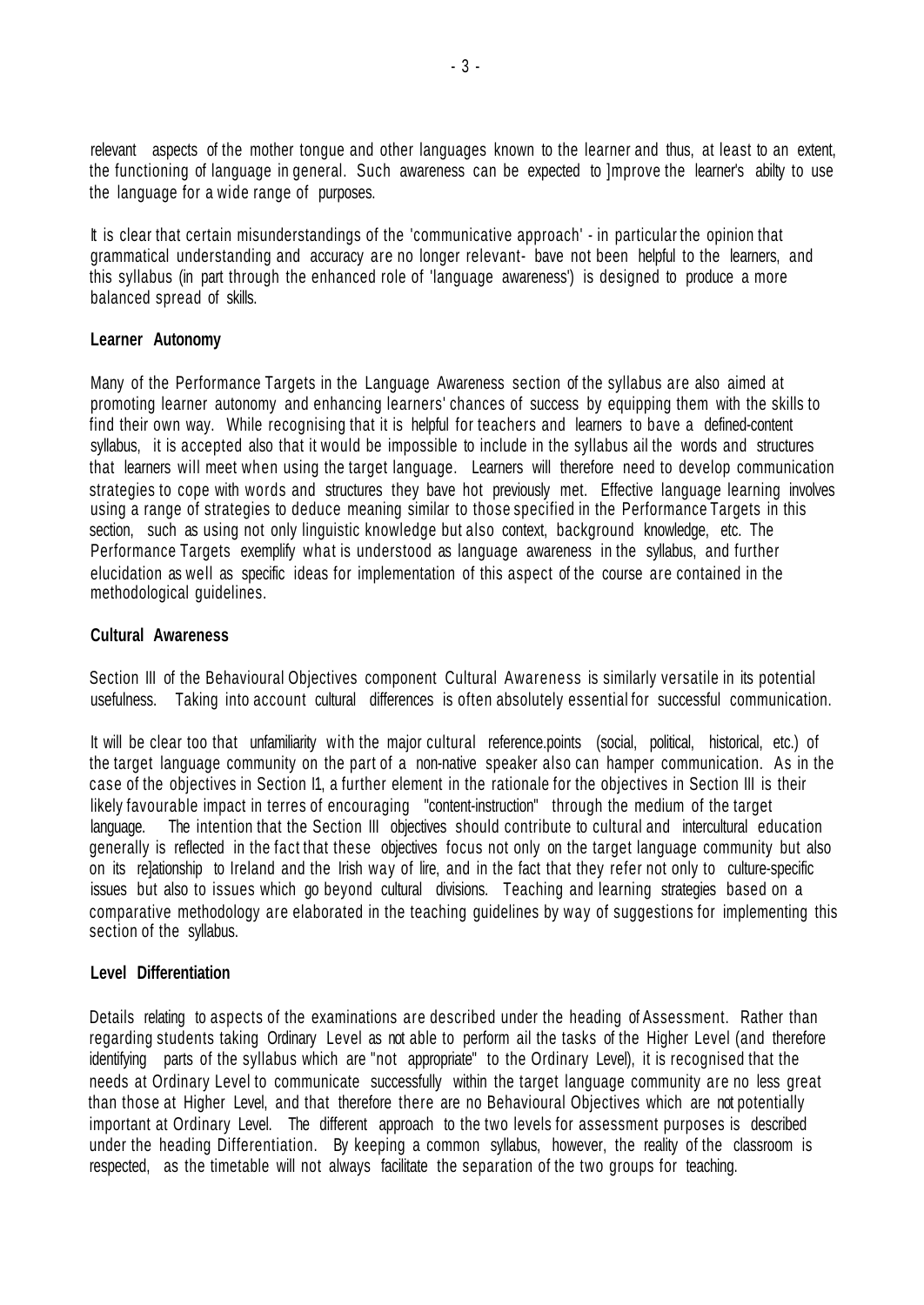#### **Time Allocation**

A minimum period of 180 hours over two years is envisaged for teaching the syllabus content. Where timetabling flexibility allows, additional time should be allocated.

#### **Conclusion**

This syllabus aires to lead every pupil towards four basic outcomes as a result of the experience of modern language learning in the classroom:

- (a) a communicative competence in the target language
- (b) awareness about language and communication
- (c) an understanding of how to go about learning a foreign language
- (d) a level of cultural awareness

Taken together, the General Aims and the Behavioural Objectives (expressed as General Activities/Themes and as Performance Targets) represent a broad consensus view of the ground which a senior cycle modem languages programme would appropriately cover and which a LeavingCe~ificate modern langua9es examination would appropriately assess.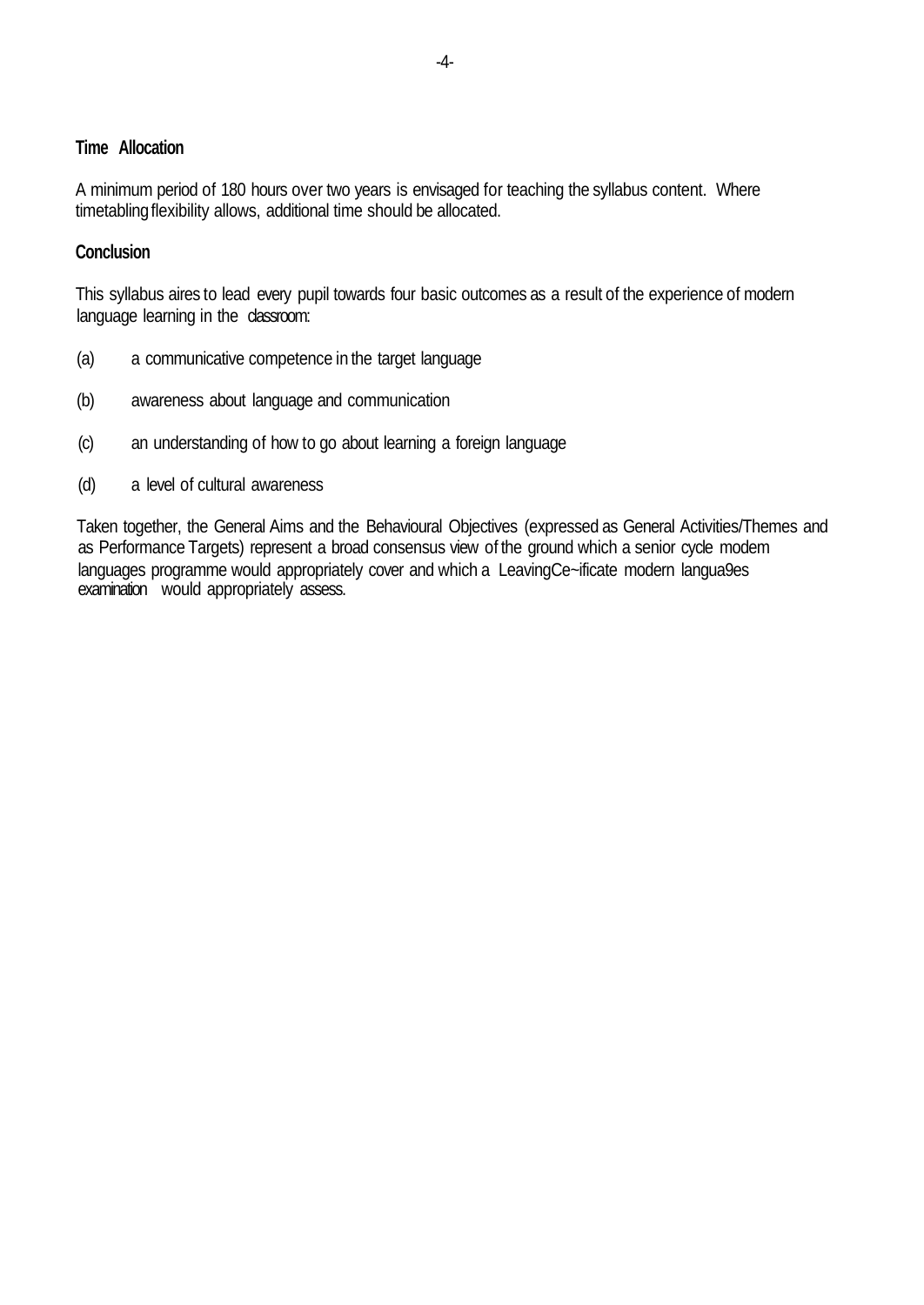## **GENERAL AIMS**

The following general aims are proposed by this syllabus for the teaching and learning of modern languages in the senior cycle.

- 1. To foster in learners such communicative skills in the target language as will enable them to:
	- o take a full part in ctassroom activities conducted in the target language;
	- O participate in normal everyday transactions and interactions, bothspoken and written, both at home and abroad;
	- O extract information and derive enjoyment from the mass medfa and the more accessible Iîterature of the target language community;
	- O consider as a realistic option the possibilityof pursuing leisure activities, further study and/or career opportunities through the medium of the target language.
- 2. To give pupils a critical awareness of how meaning is organised and conveyed by the structures and vocabulary of the target language, and thus to contribute to their understanding of the workings of human language in general.
- 3. To help leamers develop strategies for effective language learning.
- **4.** To equip leamers with a broad acquaintancewith the cultural,Social and political complexion of countries in which the target language is a normal medium of communication and thus to help raise their awareness of cultural, social and political diversity generally.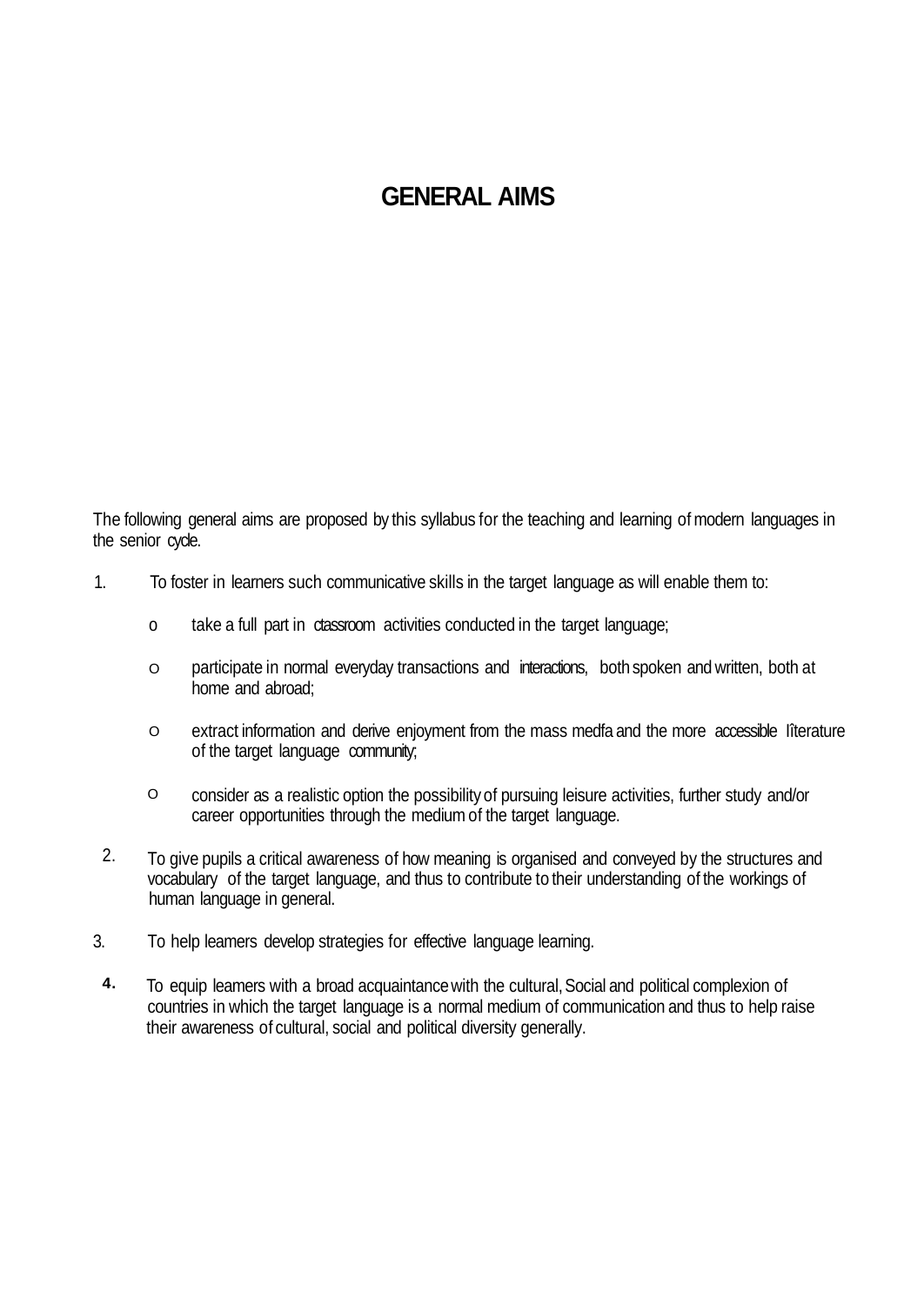## **BEHAVIOURAL OBJECTIVES**

## **I. Basic Communicative Proficiency**

#### 1.1 **General Activity/Theme:**

### **Meeting and getting to know people and maintaining social relations.**

#### Performance Targets

- o Giving and seeking personal details, e.g. name, address, nationality, telephone number
- o Asking what languages someone speaks
- o Stating what languages you speak
- o Discussingfamily and home
- o Asking about and describing the general nature of the region or Iocality in which someone Iives
- o Enquiring about and describing studies or work
- o Introducing a third party
- o Asking after someone
- o Wishing someone well
- o Congratulating someone
- o Making compliments
- o Apologising
- o Making excuses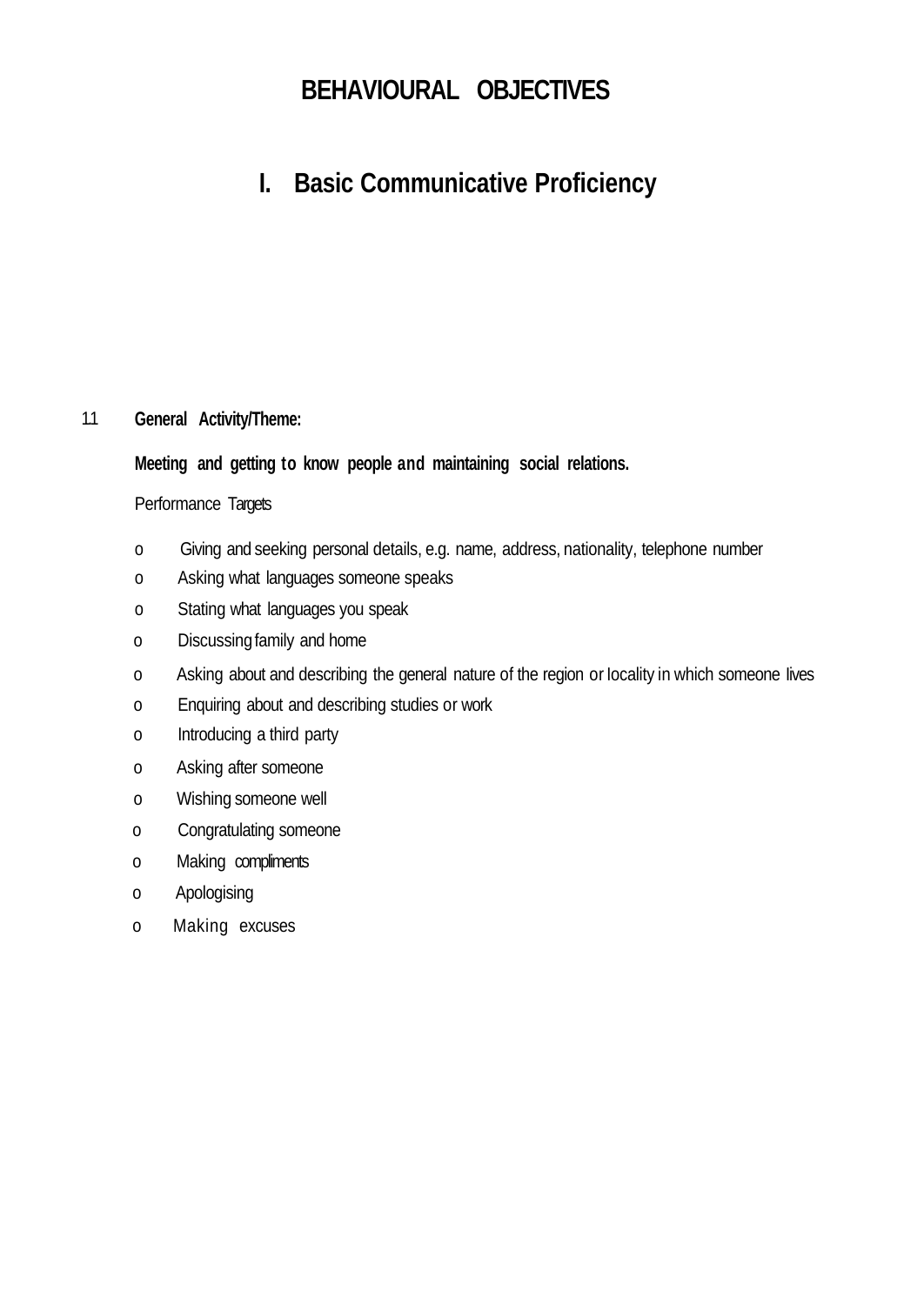| Linquistic Skills                                                                             | <b>Structures</b> and Grammar                  |
|-----------------------------------------------------------------------------------------------|------------------------------------------------|
| - Developing an awareness of appropriateness<br>of register                                   | Use of tu/vous<br>Formal and informal ianguage |
| - Developing correct usage of question<br>forms and appropriate replies.                      | Use of interrogative forms                     |
|                                                                                               | - est-ce que ?                                 |
|                                                                                               | - inversion of verb + subject                  |
|                                                                                               | - use of intonation                            |
| Alatar  Tha lial famo is rraad thuarrabarrt britting af arramedia  Drugla abarrilal ha abla . |                                                |

Note: The 'je' form is used throughout by way of example. Pupils should be able also to use the tu/il/elle/on/nous/vous/ils/elles forms of verbs.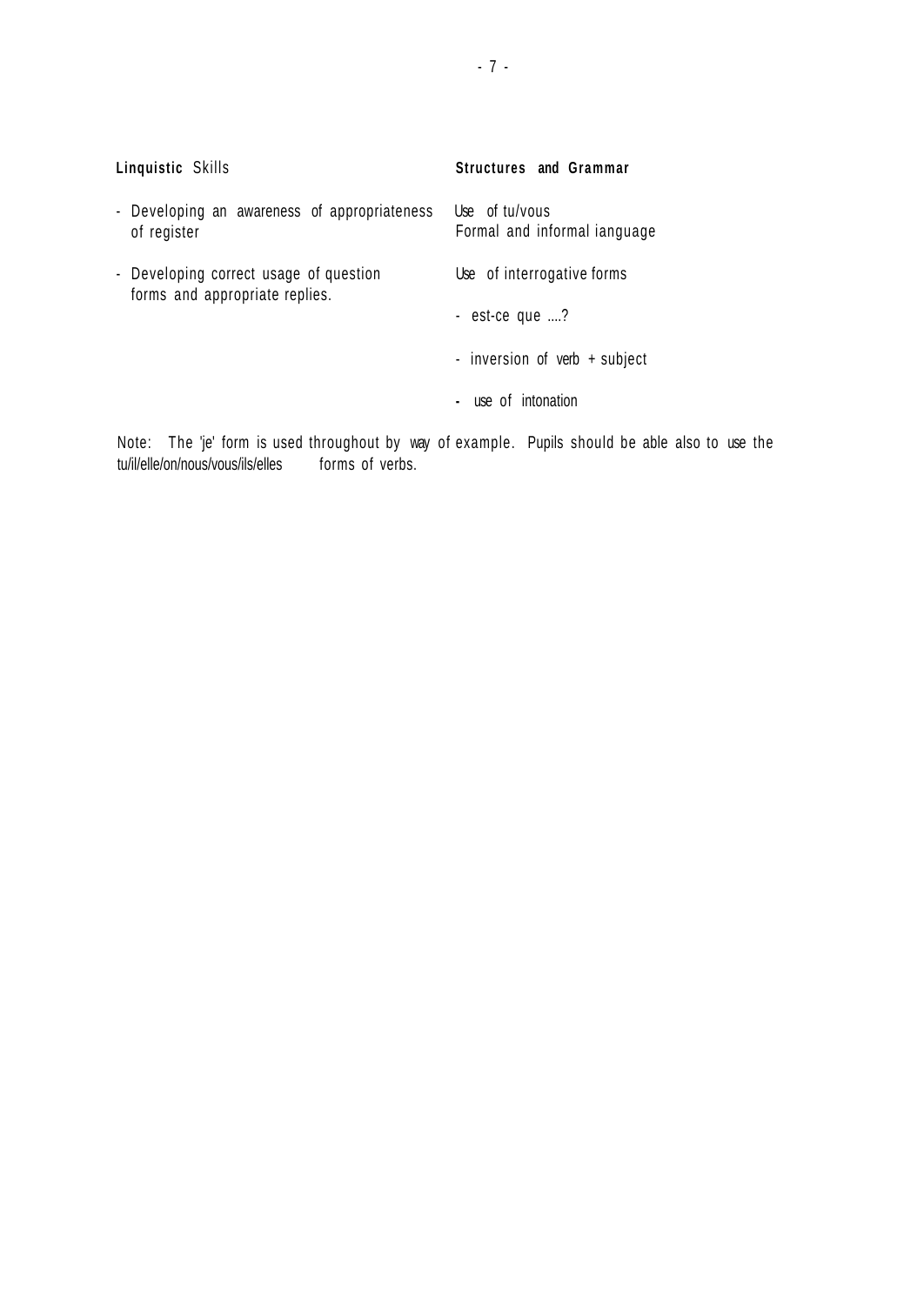### 1.2 **General Activity/Theme:**

#### **Making plans and discussing future action.**

Performance Targets:

Offering te do something Declaring intentions Making promises Making arrangements, for example for time to be spent with someone Cancelling, altering arrangements Asking about someone's plans for future studies and/or his or her career possibilities Describing your o w nplans for future studies and/or your career possibilities

| <b>Linguistic Skills</b>                                                                 | <b>Structures and Grammar</b>                                                                 |
|------------------------------------------------------------------------------------------|-----------------------------------------------------------------------------------------------|
| - Mastery of forms expressing the<br>future                                              | - Use of future tense                                                                         |
|                                                                                          | - Use of aller + infinitive                                                                   |
|                                                                                          | - Use of adverbs and adverbial                                                                |
|                                                                                          | - expressions, e.g. du  au ;<br>l'année prochaine; d'abord' après; ensuite;<br>enfin.         |
| - Expressing degrees of willingness<br>and intentions according to<br>different contexts | e.g. ie veux bien; le refuse; Use of<br>$si + present/fature$<br>si + ira perfect/conditional |
| - Communicating decisions/intentions<br>with varying degrees of urgency or<br>persuasion | Impersonal expressions, e.g. il faut + infinitive/<br>qu'il est important de/que              |
| - Expressing cause and reason                                                            | e.g. afin de/que<br>peur + infinitive, etc.                                                   |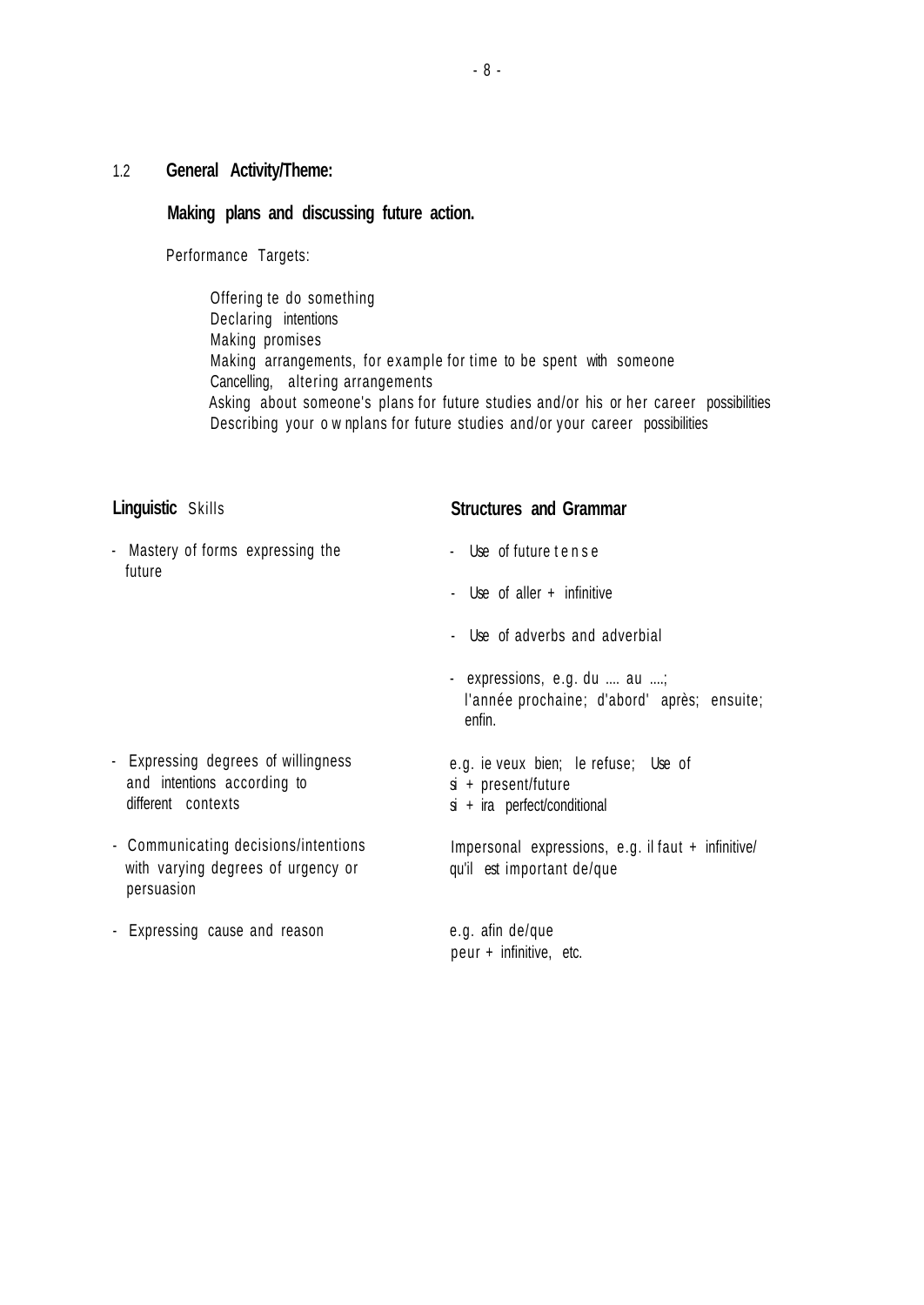#### 1.3 **General Activity/Theme:**

#### Understanding, **seeking and giving information about climate and weather**

Performance Targets:

- o Enquiring about and describing the general weather pattern in a particular country, region, or Iocality
- o Using the media, telephone services and other sources to find out what the weather is going to be like during a particular period
- o Passing on the main points of a weather forecast to a third party
- o Enquiring whether particular activities (e.g. driving, skiing, sailing, travelling by air, hiking, swimming) are going to be possible under particular weather conditions

#### **Linguistic Skills**

features

#### **Structures and Grammar**

- Mastery of a broad range of vocabulary relating to weather expressions - Relaying content of weather forecast in indirect form - Mastery of vocabulary and expressions relating to countries and geographical e.g. le ciel est couvert; il y aura des éclaircies Transforming from noun to verb, e.g. la pluie- il pleut/il va pleuvoir, etc. selon la météo .... l'ai lu dans le iournal que .... e.g. en France; au Portugal; sur la côte .... etc.

- 9 -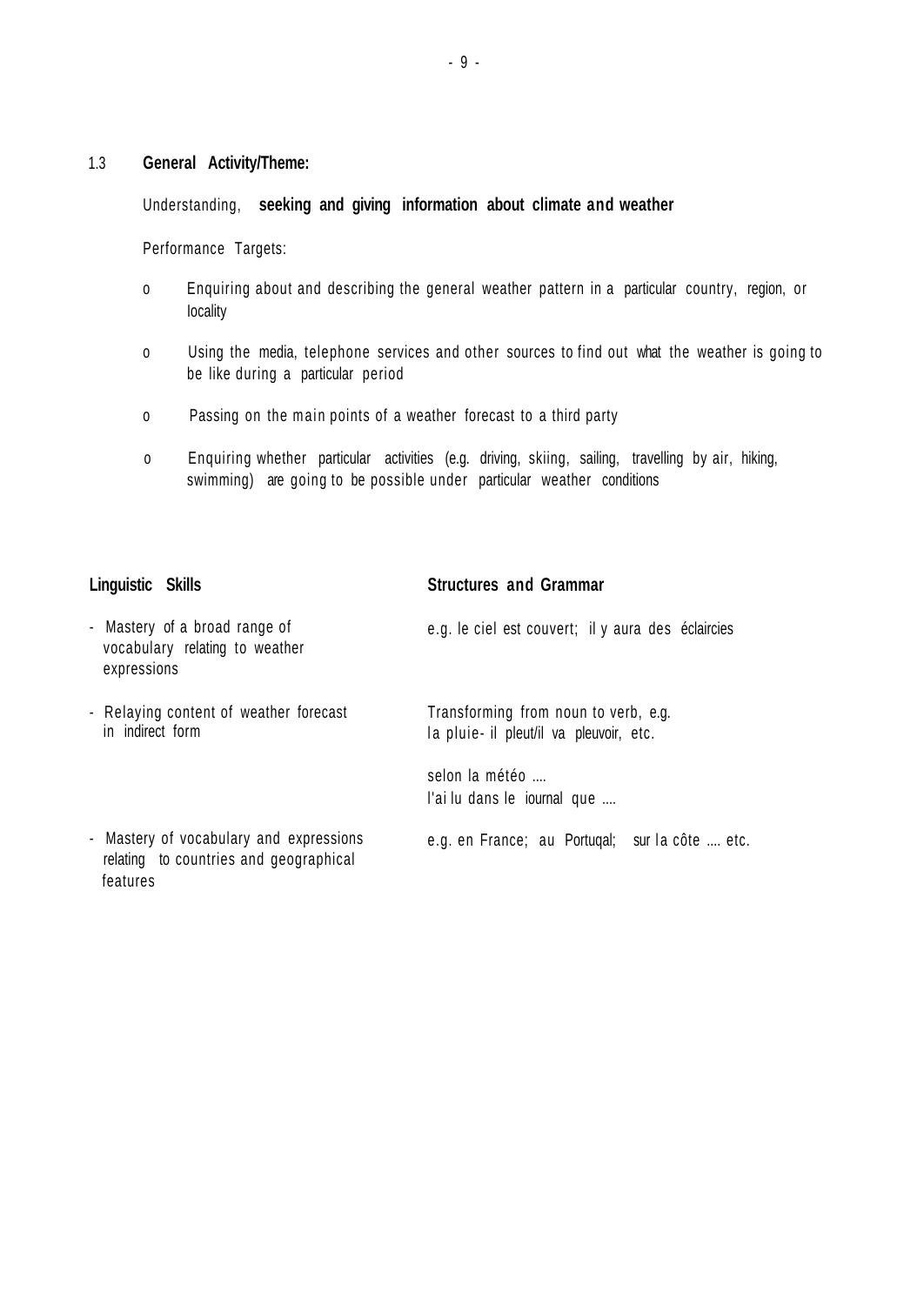#### 1.4 **General Activity/Theme:**

#### **Coping with travel and transport**

Performance Targets:

- o Asking for directions, optimal routes
- o Giving directions
- o Reserving and claiming seats, couchettes or cabins on trains, buses, ships and planes
- o Specifying particular kinds of seating (smoking, non-smoking, aisle, window)
- o Re-confirming reservations
- o Discussing and making decisions about itinerary details
- o Enquiring about facilities (washroom amenities, refreshments).

### **Linguistic** Skills - Understanding information/relaying concise information - Expressing preference **Structures and Grammar** Use of interrogative, e.g. Pourriez-vous m'indiquer ....? Use of imperative, e.g. Prenez/traversez/montez ....! Use of 24-hour clock e.g. Il vaut mieux prendre le train; compartiment/siège non-fumeurs, s'il vous plaît. Use of comparative and superlative, e.g. Il serait moins cher de prendre le bus.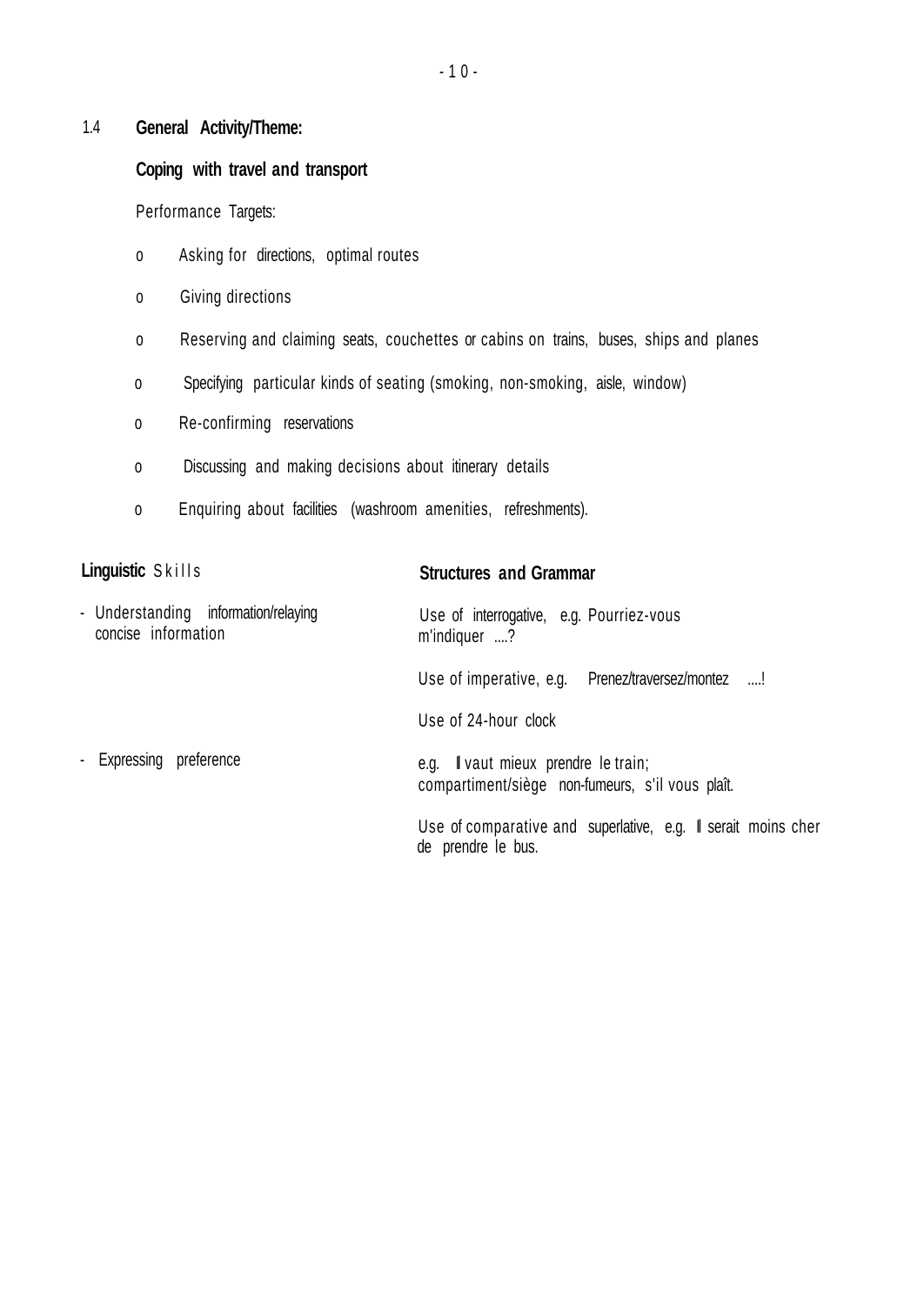#### **1.5 General Activity/Theme:**

#### **Buying goods and services**

Performance Targets:

- o Using the media, telephone services and other sources to find out where particular goods and services are available
- o Changing money or cheques in banks and change offices
- o Enquiring about methods of payment, i.e. whether travellers' cheques, credit cards or Eurocheques are acceptable for purposes of payment
- o Giving credit card details
- o Ordering goods and services by telephone
- o Negotiating purchase and hire
- o Asking for a discount, refund or replacement
- o Praising and/or complaining about the quality of goods and services

| Linguistic Skills                                                      | <b>Structures and Grammar</b>                                                 |
|------------------------------------------------------------------------|-------------------------------------------------------------------------------|
| - Coping with numbers, names, forms                                    | e.g. details of size<br>taille/pointure,<br>etc.                              |
| - Decoding abbreviated forms of<br>language, e.g. in petites annonces  | e.g. vds= je vends; $gd =$ , qrand; frs = francs                              |
| - Expressing approvai/disapproval                                      | e.g. cela (ne) m econvient (pas)                                              |
| - Enquiring, negotiating, choosing                                     | interrogative forms; expressions of preference                                |
| - Becoming aware of intercultural<br>difference in area of negotiation | e.g. Est-ce qu'il y a un tarif étudiant?<br>Pourriez-vous m efaire un rabais? |

#### **-11 -**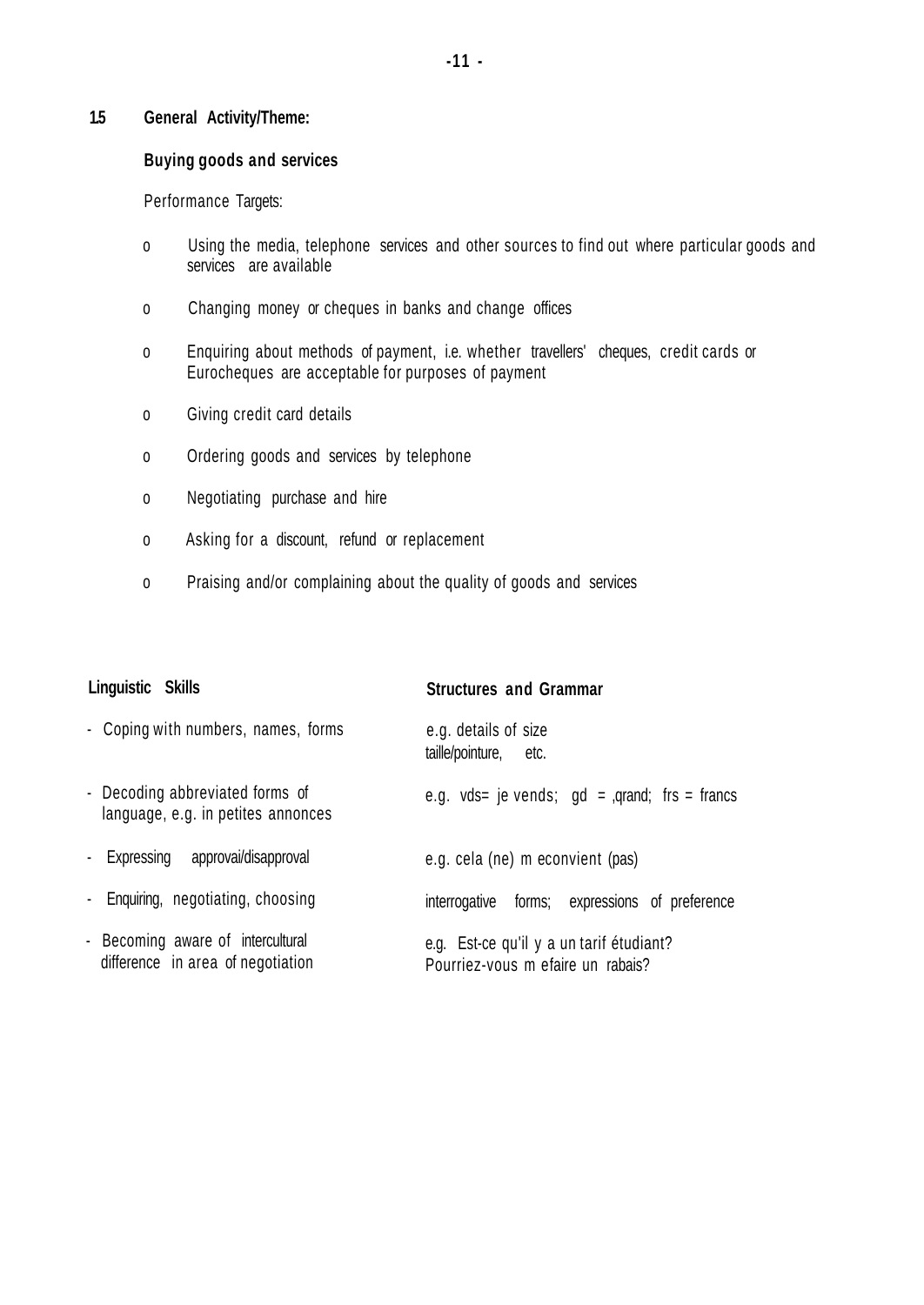## 1.6 **General Activity/Theme:**

### **Dealing with emergencies**

Performance Targets:

- o Seeking help from people in the vicinity
- o Using the telephone to summon police, medical assistance, tire service, or emergency b r e a k d o w n service
- o Giving an account of an accident, breakdown, theft or assault
- o Requesting that you be put in touch with the Irish Embassy

| Linguistic Skills                                                             | <b>Structures and Grammar</b>                                                                                                            |
|-------------------------------------------------------------------------------|------------------------------------------------------------------------------------------------------------------------------------------|
| - Requesting help                                                             | Au secours<br>Pourriez-vous m'aider, svp                                                                                                 |
| - Transmitting degrees of urgency                                             | Imperative forms, e.g. venez vite; dépêchez-vous                                                                                         |
| Differentiating degrees of urgency<br>$\blacksquare$                          | Adverbs of time and manner, e.g. tout de suite; le plus vite<br>possible                                                                 |
| - Giving account or description of event<br>in the past and sequencing events | Use of passé composé, imperfect, pluperfect<br>Use of:                                                                                   |
|                                                                               | - après avoir/être + past participle<br>- avant de + infinitive<br>- avant que + subjunctive<br>- e n+ pres. participle<br>- pendant que |

Il avait beaucoup plu, le camion roulait vite et il a dérapé sur la chaussée .qlissante.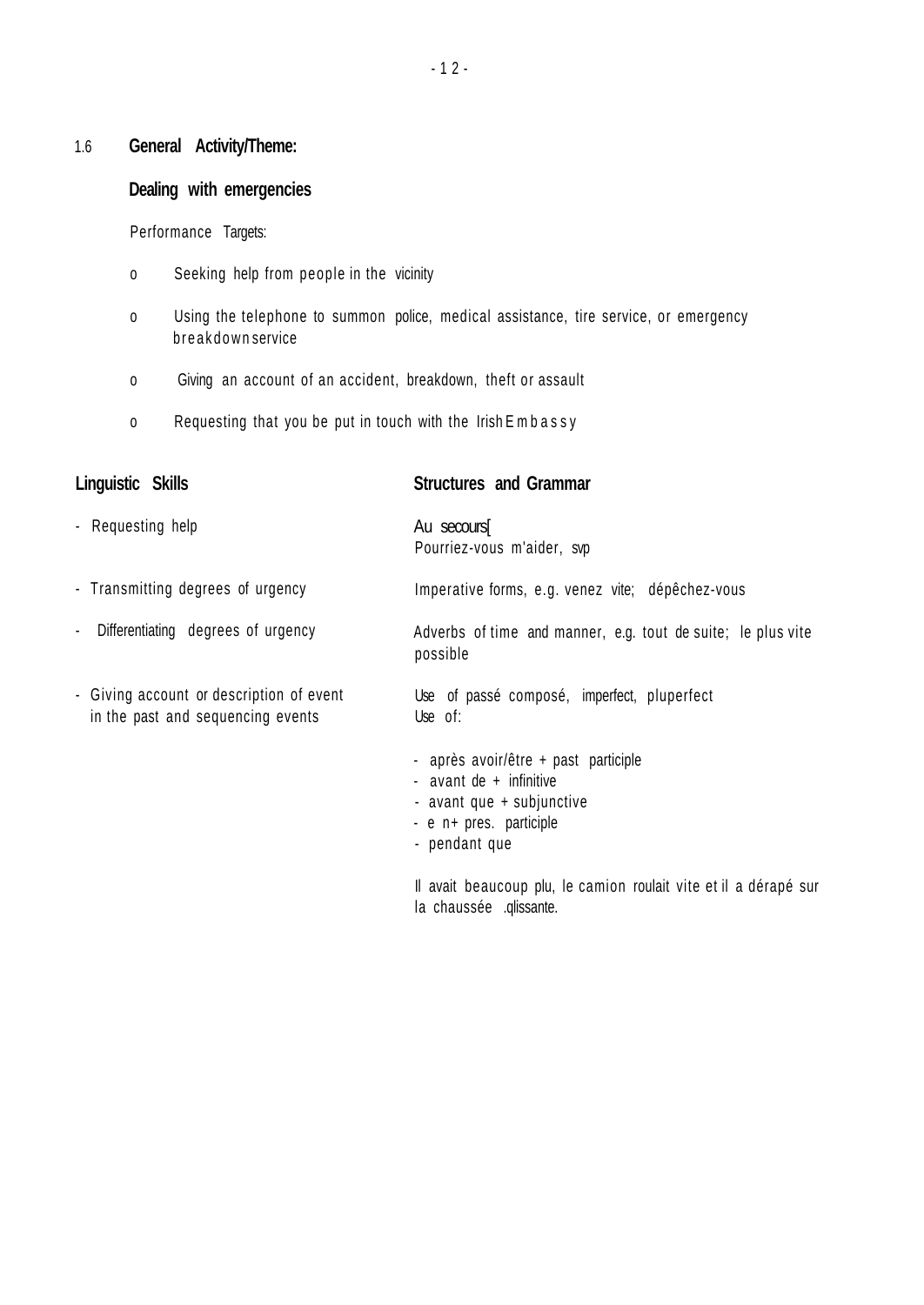### 1.7 **General Activity/Theme:**

Facilitating, encouraging or impeding a course of action

Performance Targets:

- o Requesting permission to do something
- o Making suggestions
- o Offering advice
- o Making demands
- o Ordering or forbidding someone to do something

| <b>Linguistic Skills</b>                                                      | Structures and Grammar                                                                                                                         |  |
|-------------------------------------------------------------------------------|------------------------------------------------------------------------------------------------------------------------------------------------|--|
| - Mastery of structures necessary to<br>facilitate etc. a course of action    | Interrogative sentences, e.g. puis-je/peux4u;<br>est-ce qu'il est possible de<br>est-ce qu'on peut<br>vous permettez que<br>Use of subjunctive |  |
|                                                                               | Use of negatives                                                                                                                               |  |
| - Developing sensitivity to expressing<br>degrees of approval and disapproval |                                                                                                                                                |  |
| - Developing awareness of social and<br>diplomatic dimensions                 | Use of conditional, $e.g.$ je pourrais + infinitive                                                                                            |  |
|                                                                               | il serait mieux/préfèrable plus utile de $+$ infinitive                                                                                        |  |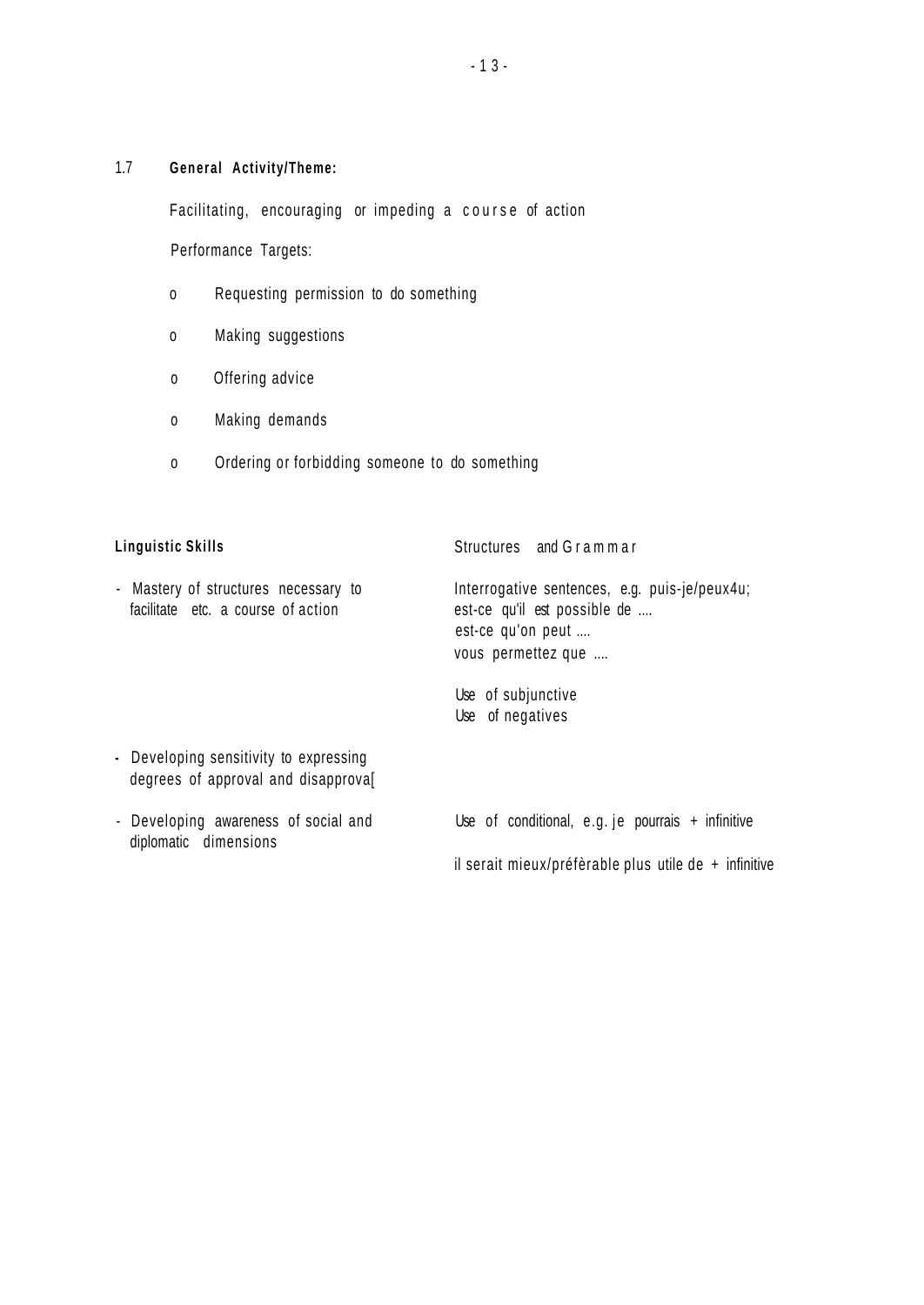### 1.8 **General Activity/Theme:**

### **Understanding, expressing feelings and attitudes**

Performance Targets:

- 0 Expresslng hope
- 0 Expresslng pleasure
- 0 Expressmg a liking, dislike and preference
- $\mathbf{0}$ ExpressJng satisfaction, dissatisfaction and indifference
- 0 Expresslng surprise and regret
- 0 Expresslng disappointment
- 0 Expresslng horror and embarrassment
- $\overline{0}$ Expresslng belief
- 0 Expresstng disbelief
- $\mathbf{0}$ ExpressJng certainty
- $\mathbf{0}$ Expresslng uncertainty

## **Linguistic Skills**

#### **Structures and Grammar**

- Moving from short to full utterances
- Developing a choice of appropriate expressions
- Developing the ability to express a wide range of feelings and to react appropriately in a variety of situations

Use of exclamations, e.g. sans bla.que! quelle horreur!

Use of main verb + infinit, verb +  $\sim$ /de + infinitive, e.g. i'espère y aller; l'aime chanter; ie suis ravi de vous voir

Use of subordinate clauses + indicative/subjunctive, e.g. 1'espère qu'il viendra; je ne crois pas qu'il soit malade.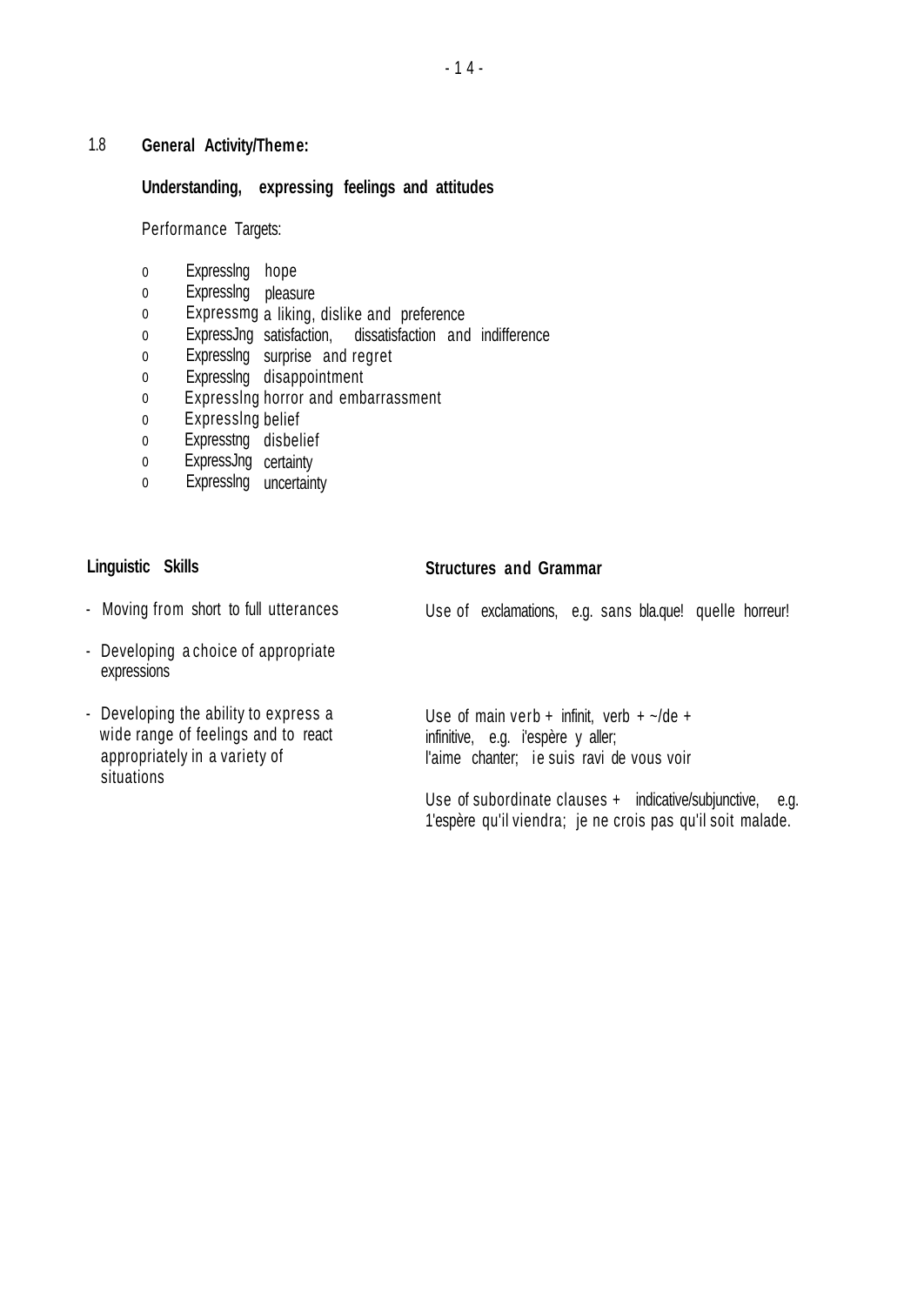1.9 **Ganerat Activity/Theme:**

### **Managing a conversation**

Performance Targets:

- o Starting a conversation
- o Asking for a repetition and/or clarification
- o Confirming that something has been understood
- o Expressing incomprehension
- o Ending a conversation

| Linguistic Skills                                                                             | <b>Structures and Grammar</b>                                                            |
|-----------------------------------------------------------------------------------------------|------------------------------------------------------------------------------------------|
| - Developing sensitivity to use of<br>register                                                | Appropriate use of formal and informal personal<br>pronouns, adjectives and verb forms   |
| - Developing awareness of appropriateness<br>of formulas to initiate and end<br>conversations | e.g. Vous auriez un moment, svp; Je vous<br>dérange?<br>Je dois filer. Allez, au revoir. |
| - Developing use of question forms                                                            | Pourriez-vous répéter/expliquer, svp?                                                    |
| - Qualifying degrees of comprehension                                                         | adverbs, e.g. je n'ai pas tout à fait compris<br>Qualifying                              |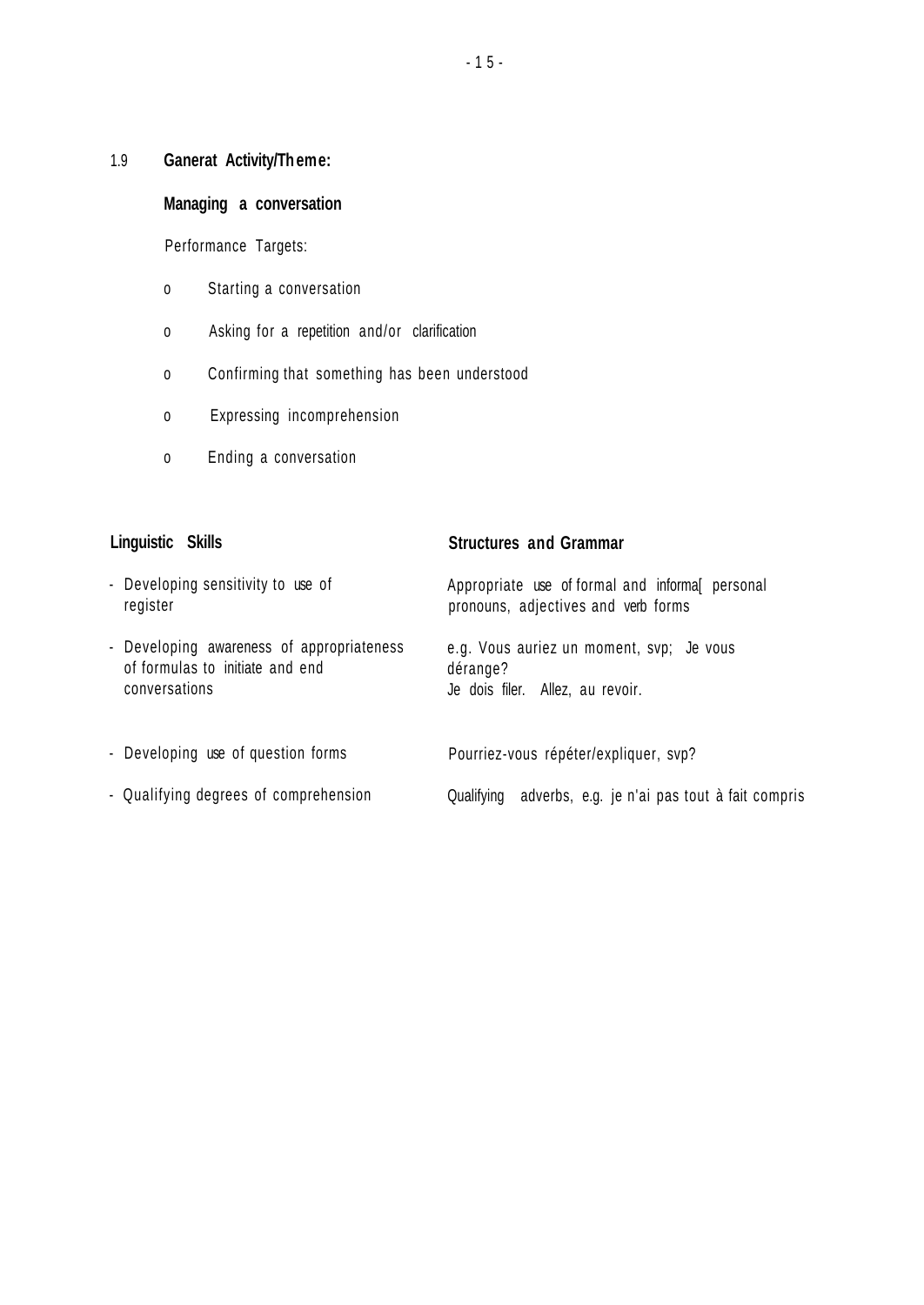1.10 General Activity/Theme:

### **Engaging in discussion**

Performance Targets:

- 0 Expressing something as an opinion
- 0 Stating that something is true or untrue
- 0 Confirming that something is true or untrue
- 0 Insisting that something is true or untrue
- 0 Denying
- 0 Contradicting
- 0 Taking sides in a discussion
- 0 Negotiating a compromise
- 0 Ordering points in a discussion
- 0 Concluding a discussion

# **Linguistic Skills**

#### **Structures and Grammar**

| - Mastery of structures expressing<br>agreement, disagreement, conviction,<br>doubt and justification | Use of subordinate clauses, e.g. le suis persuadé/<br>convaincu que<br>ie maintiens  parce que  ie doute que + subjunctive                 |  |
|-------------------------------------------------------------------------------------------------------|--------------------------------------------------------------------------------------------------------------------------------------------|--|
| - Using language nuances to express<br>conciliation, scepticism                                       | e.g. il s epeut que + indicative/subjunctive<br>i'accepte ce que vous dites, mais<br>oui, mais<br>cependant<br>toutefois<br>tu crois? etc. |  |
| - Summarising contents                                                                                | Reported speech, e.g. il/elle a dit/estimé que                                                                                             |  |
| - Using clauses of contrast                                                                           | e.g. par contre; d'une part  d'autre part; d'un côté  de<br>l'autre                                                                        |  |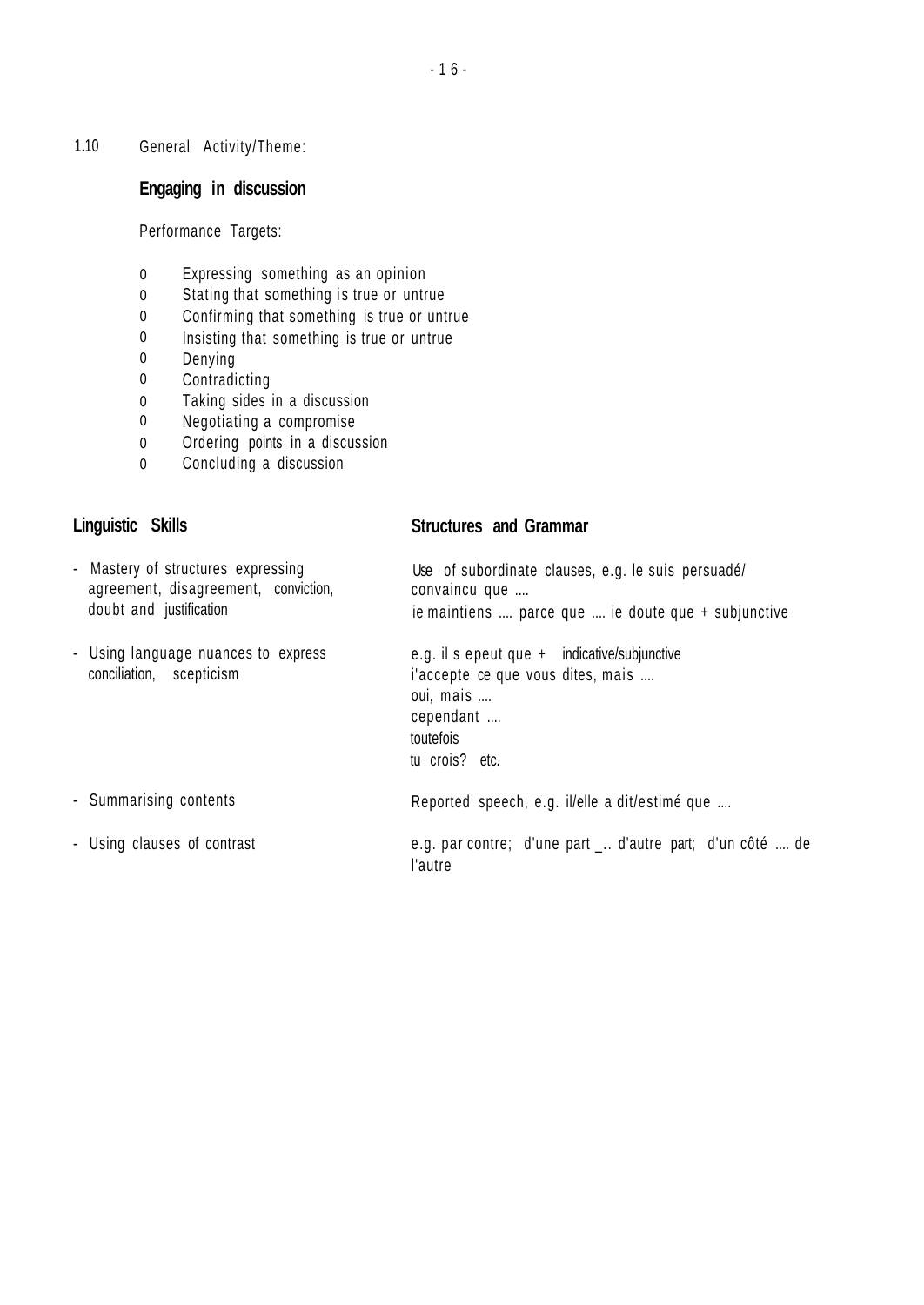### 1.11 **General** Activity/Theme:

### **Passing on messages**

Performance Targets:

- o Offering to take a message
- o Giving someone a message
- o Indicating from whom a message originated
- o Indicating the degree of importance or urgency of a message
- o Dealing with messages on an answering machine

| Linguistic Skills                                      | <b>Structures and Grammar</b>                                                                                             |
|--------------------------------------------------------|---------------------------------------------------------------------------------------------------------------------------|
| - Relaying content of message                          | Use of direct/indirect speech, e.g. Martine a raté le bus. Elle<br>vient demain. Martine a dit qu'elle arrive(ra) demain. |
| - Communicating degrees of urgency                     | Expressions of time and urgency, e.g. le plus tôt<br>possible/demain matin/dans une heure.                                |
| - Transforming language forms in<br>expanding messages | linguistic forms<br>Manipulating                                                                                          |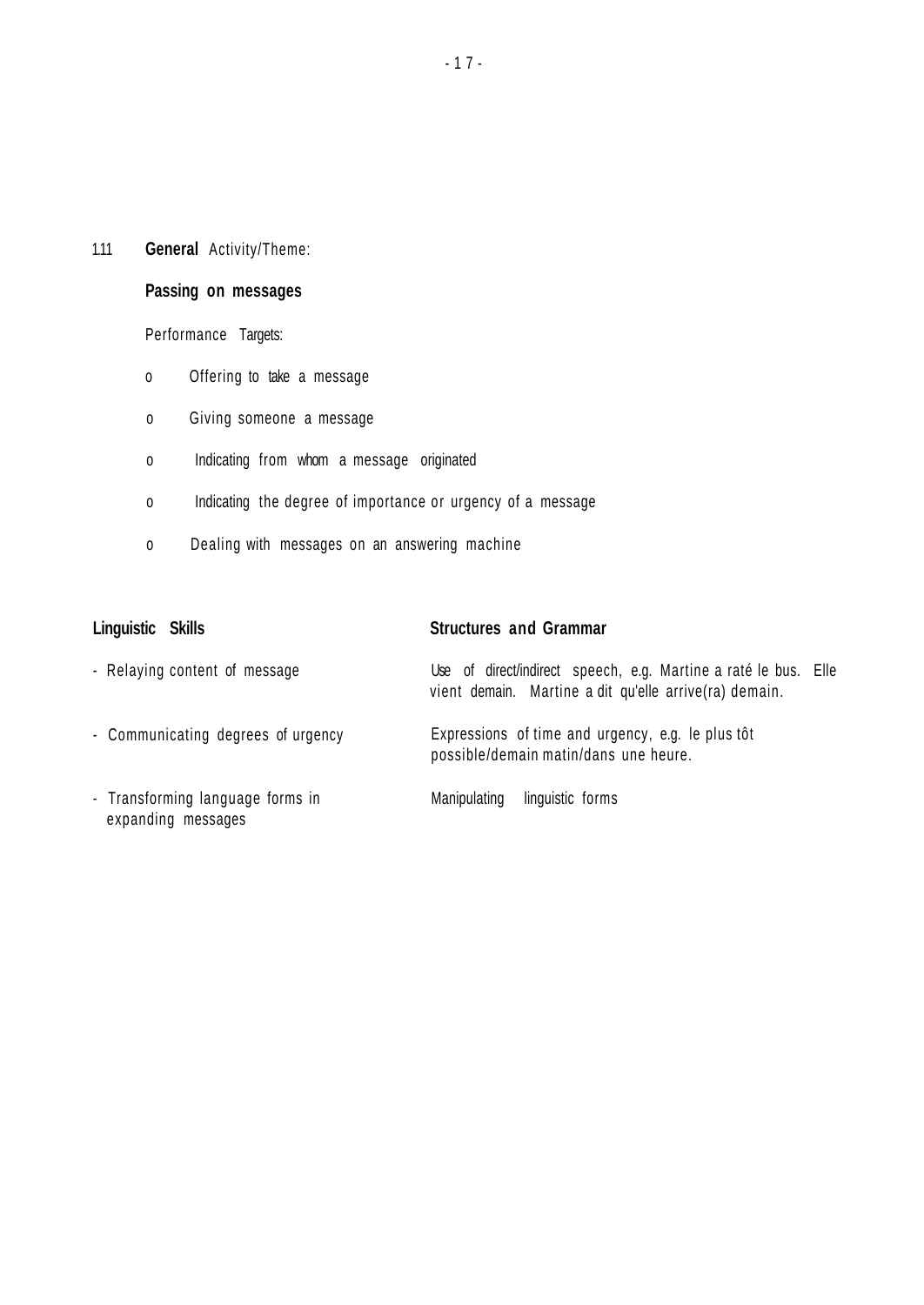## **l l Language Awareness**

#### 11.1 **General Activity/Theme:**

#### **Learning about language from target language material**

#### Performance Tar,qets:

o Understanding the mainelements of target language material (newspaper, magazine articles, etc.) dealing with language-related topics such as:

language as a social, regional and educational issue

changes in language and language use (new words, spelling changes, foreign influences, etc.)

o Exploring target language literary texts as sources of linguistic information and illustration

#### 112 **General Activity/Theme:**

#### **Exploring meaning**

Performance Tarqets:

- o Abstracting the main points from a spoken or written target language text
- o Working out the implicit inferences of statements made in a spoken or written target language text
- o Guessing intelligently at the meaning of target language forms on the basis of related forms in the target language and/or other languages (e.g. arriving at the meaning of a noun from that of a related verb)
- o Exploring the workings of the target language through such activities as:

Making meaningful target language sentences out of jumbled target language words, phrases or clauses

Making short pieces of meaningful and coherent target language text out of jumbled or gapped target language sentences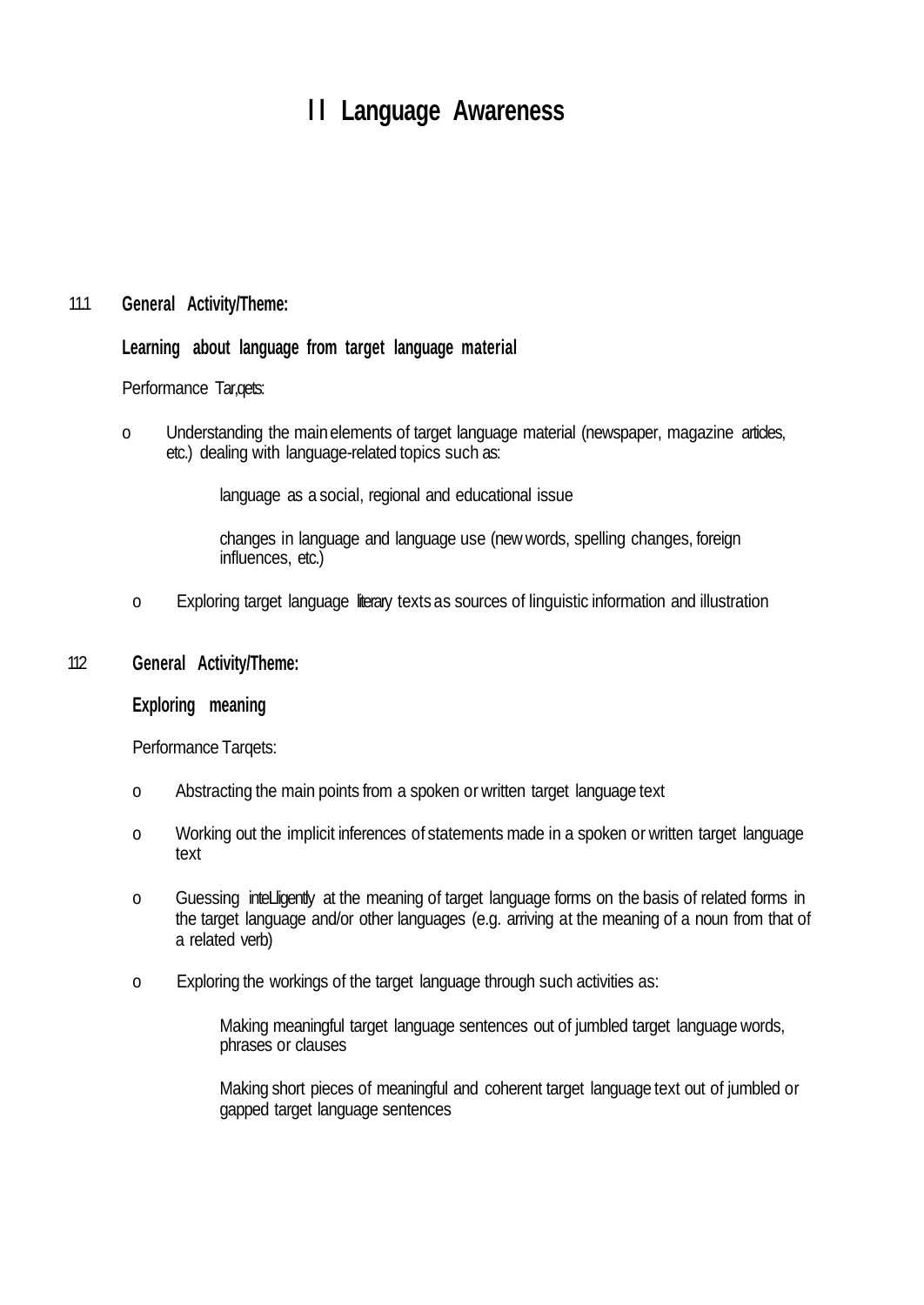#### 11.3 **General** Activity/Theme:

Relating language to attitude

Performance Targets:

- 0 Recognising the general "tone" (ironic, angry, flippant, etc.) of a spoken or written target language text on the basis of its lexis, grammar and intonation, and punctuation
- O Identifying attitudes (e.g. critical, supportive, approving, disãpproving) on the basis of a speaker's or writer's use of language.

#### 114 **General Activity/Theme:**

#### **Talking and writing about your experience of the target language**

#### Performance Targets:

o Discussingaspectsof your experience of the target language, such as:

how long you have been leaming it

where you bave been learning it

the advantages of learning it in terms of its use in Europe and in the world

what you find easy and difficu t about it

what you like and dislike about the way you have been learning it

- o Describing and commenting on any ways in which you have ruade your own persona] contributionte the process of learning the target language
- o Describing any ways in which learning the target language bas affected your present ]ife (e.g. friendships, enjoyment of boeks,films, music, etc., attitude towards other culture) and/or future prospects (e.g. travel, career possibilities, further Janguagelearning)

#### 11.5 **General Activity/Theme:**

#### **Consulting reference materials (e.g. dictionaries and grammars) relating te the vocabulary and grammar of the target language**

Performance Targets:

- o Using vocabulary correctly and appropriate[y with the help of dictionaries.
- o Leaming te cope with simple grammatical terminology relating te the target ]anguage.
- o Using target •anguage forms correctly on the basis of explanations in grammars relating te the target language written in English or Irish or in the target language.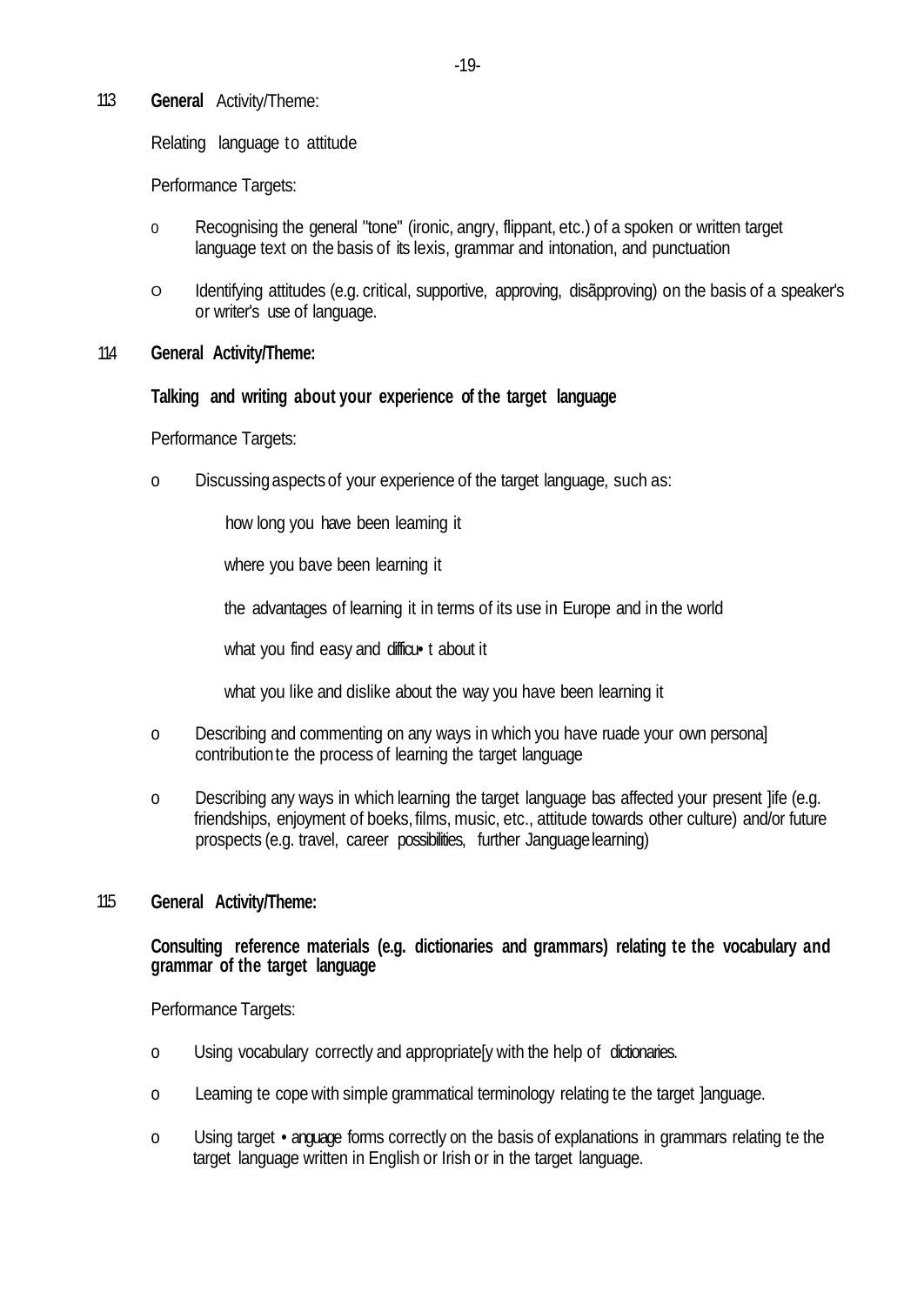## **III** Cultural Awareness

#### $II.1$ **General Activity/Theme:**

**Learning in the target language** about the **present-day culture associated with the target language**

Performance Tarqets:

o Understanding the main elements of target language material (notably newspaper and magazine articles, listaning material and literary texts) on contemporary aspects of target language community life such as the following:

everyday activities (shopping, getting to work, eating and drinking, etc.)

customs and traditions

the arts and entertainment

the range and role of the mass media

#### 1112 **General Activity/Theme:**

**Reading modern literary texts (notably novels, short stories, poems and plays, or extracts from these) in the target language.**

Performance Targets:

- o Understanding the main elements of the surface meaning of a modern literary text in the target language
- o identifying meanings present but not overtly expressed in such a text
- o Appreciating the "tone" of such a text.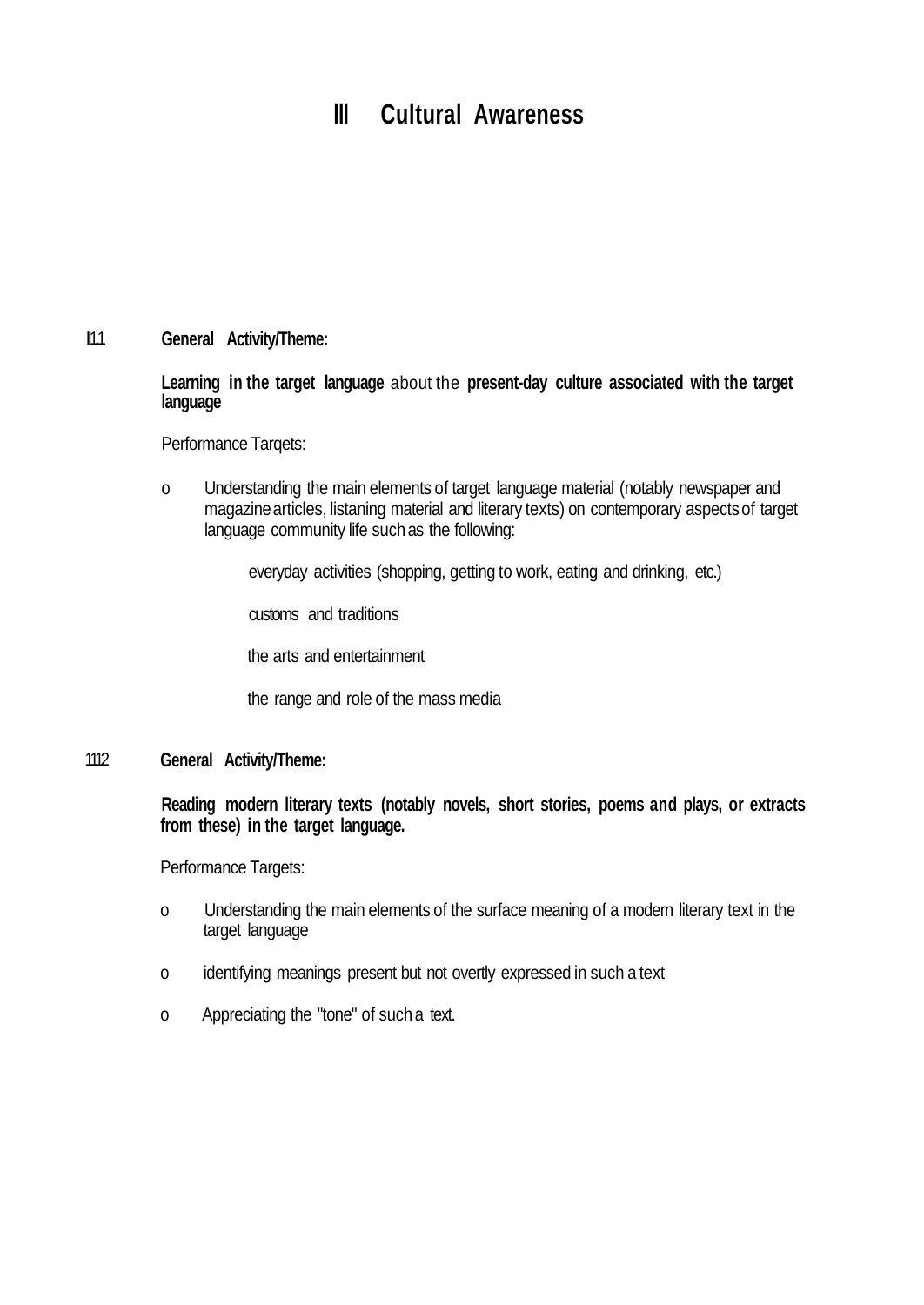#### 111.3 **General Activity/Theme:**

**Describing and discussing everyday life in the target language community**

Performance Targets:

o Describing the simi[arities and contrasts between normal everyday life in Ireland and normal everyday life in one of the communities associatedwith the target language, with particular reference to, for example:

where people live

how people are educated

what people work at

how much people earn in various jobs

how much holiday time people have and how they use it

how people spend their leisure hours generally

what transport facilities are available

what kinds of amenities people expect to have provided in their cities, towns and villages

what people eat and drink, where and at what times

what kinds of shops are available

what kinds of public services are available (e.g. schools, hospitals, swimming pools)

what aspects of the natural environment are prominently referred to in conversation and/or involved in work and leisure activities

- Discussing the relative advantages and disadvantages of the Irish way of life and that of the target language community in respect of the above areas of experience 0
- Identifying differences between [rish and target language community behaviour in everyday circumstances with the potential to occasion misunderstanding, embarrassment or offence 0
- Critically examining national stereotypes 0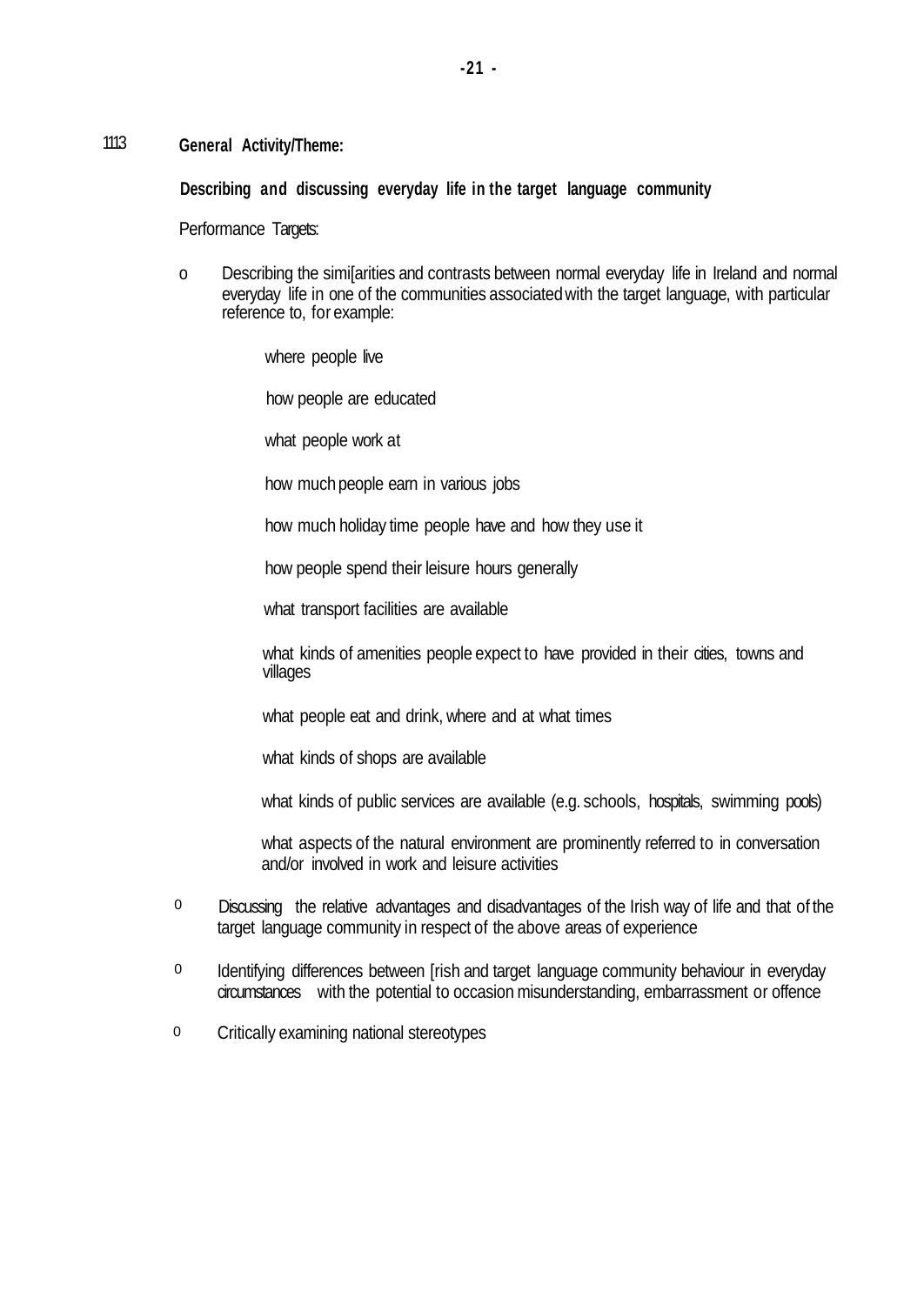111.4 **General ActivityTheme:**

> **Understanding, describing and discussing aspects of the relations between the target language community and Ireland**

Performance Targets:

- o Outlining in broad terres the principal links between the target language community and Ireland (e.g. co-membership of the EU, literary connections, tourism, sport, etc.)
- o Stating and defending personal opinions about the desirability of maintaining, developing or changing Ireland's links with the community in question
- 111.5 **General** Activity/Theme:

**Understanding, describing and discussing in general terms issues that transcend cultural divisions**

Performance Targets:

o Discussing issues such as

teenager culture

the generation gap

- "entertainment"
- environment and ecology
- sexual and racial equality
- ethnic minorities

health and lifestyle

changing perspectives regarding human relatienships (marriage, the family, etc.)

the European dimension

the Third World

- o Describing how such issues present themselves in Ireland and in the target language community
- o Stating and defending personal opinions in respect of such issues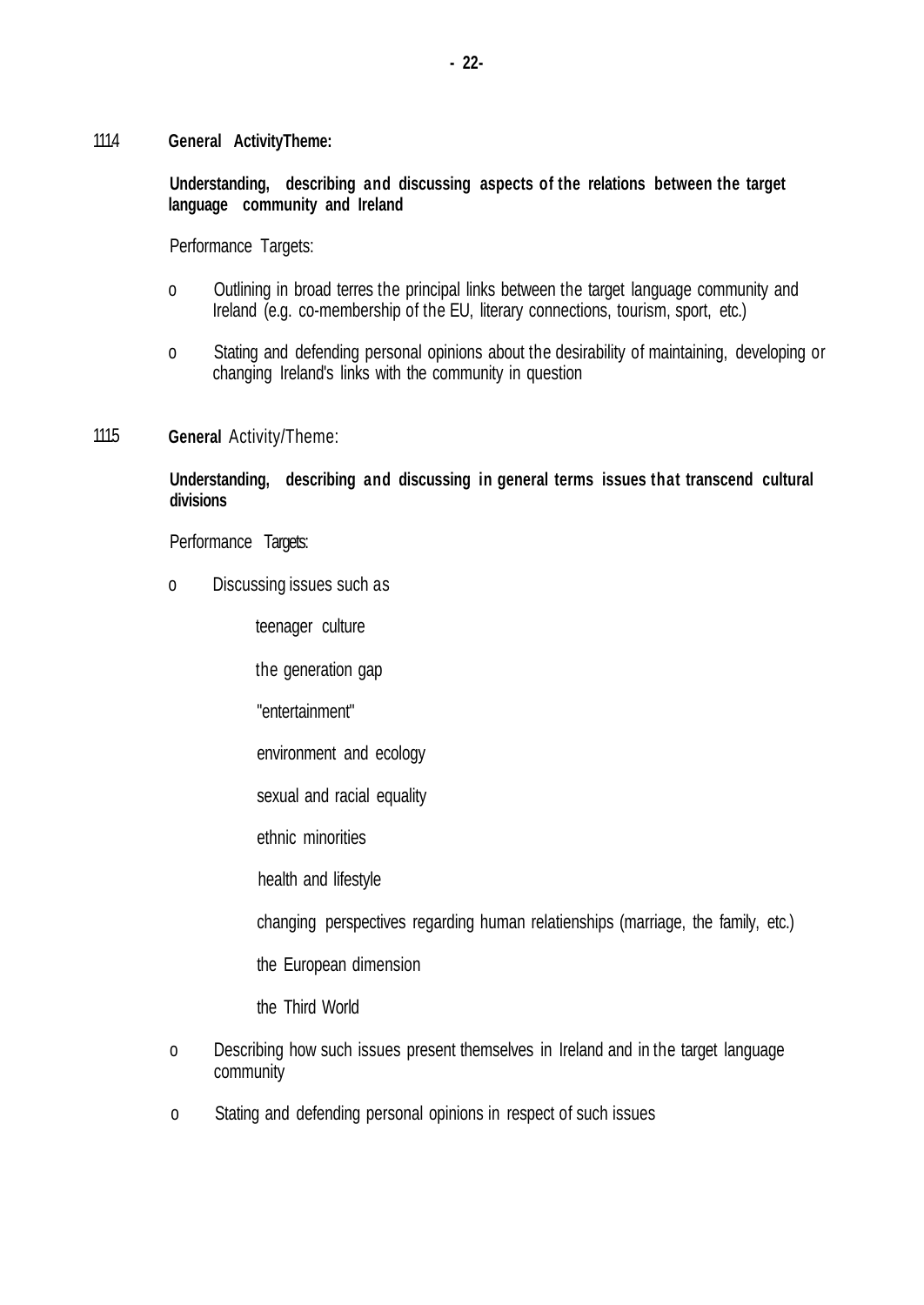## **ASSESSMENT**

Examination tasks will always be based on the syllabus content.

In any given year examiners will choose a broadly representative range of elements from the syllabus.

#### 1. **General Principles**

Candidates should be prepared to meet, in various combinations, situations and tasks from the whole syllabus content.

- 1.2 The tasks encountered in the examination in the four skills of listening, reading, speaking and writing, will bave "real life" validity or will be preparatory for real tasks.
- 1.3 The language encountered in listening and reading tasks will be authentic where possible and of real use to learners.
- 1.4 Assessment in the four skills will be concerned primarily with the receipt and transmission of meaning.

#### 2. **Core Objectives**

Ail candidates will be assessed on their ability to

- (a) demonstrate an understanding of the spoken target language in brief and more extended forms in a variety of registers and situations
- (b) demonstrate an understanding of the written target language in brief and more extended forms in a variety of registers
- (c) express themselves with relative fluency and correctness in the target language both in speech and in writing in order to describe, obtain and convey information, offer explanations, and express ideas, opinions and feelings.

#### 3. **Differentiation**

The syllabus aires to cater for a wide range of pupil ability. Assessment will be at Ordinary and Higher leveis. While the syllabus is the same for both levels, the performance targets will involve language use of varying degrees of complexity.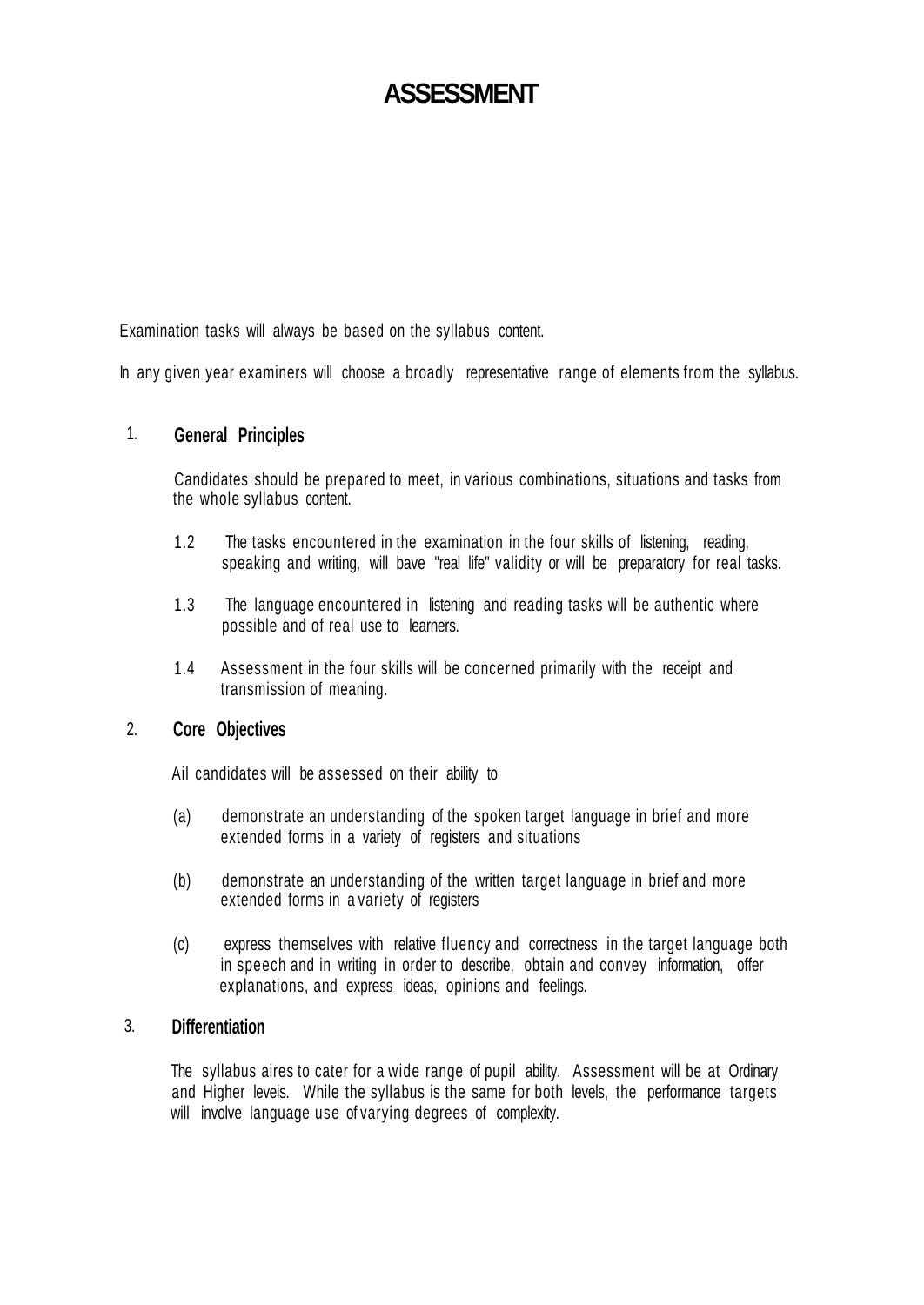Differentiation will be effected by means of

**(a)** Mark Allocation/Weighting ofSkills

In the ongoing language acquisition process, receptive skills (listening and reading) develop earlier and to a greater degree than do productive skills (speaking and writing). In differentiating between Ordinary and Higher Level assessment, the receptive skills will, taken together at Ordinary Level, be accorded a greater emphasis in terres of total available marks than will the corresponding skills at Higher Level. As a result, more marks will be allocated to productive skills at Higher Level than at Ordinary LeveL

Mark Allocation

| Higher Level               |     | <b>Ordinary Level</b>      |     |
|----------------------------|-----|----------------------------|-----|
| Speaking                   | 25% | Speaking                   | 20% |
| Listening<br>comprehension | 20% | Listening<br>comprehension | 25% |
| Reading<br>comprehension   | 30% | Reading<br>comprehçnsion   | 40% |
| Writing                    | 25% | Writing                    | 15% |

#### (b) Assessment Criteria

These will take account of:

- (i) ability to transfer meaning and
- (ii) degrees of accuracy and appropriateness of language, including the range of vocabulary and structures used.

#### 4. **F o r m a t**

The examination will assess a candidate's ability to:

- **(a)** understand the spoken language
- **(b)** understand the written language
- **(c)** communicate in the spoken language
- **(d)** communicate in the written language.